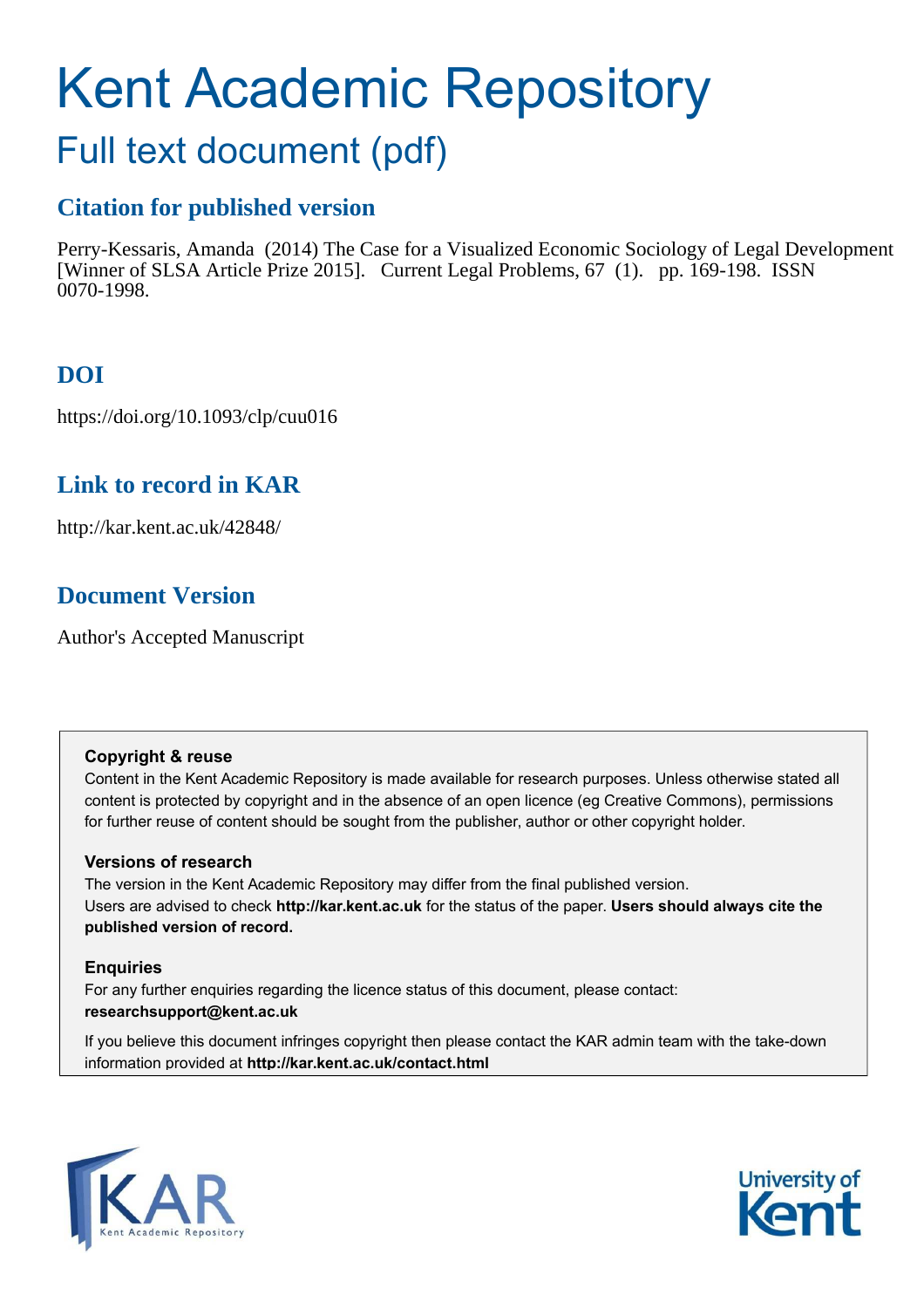## **The case for a visualised economic sociology of legal development**

#### **Amanda Perry-Kessaris<sup>1</sup>**

## **Winner of the 2015 Socio-Legal Studies Association Article Prize**  Article published in *[Current Legal Problems](https://clp.oxfordjournals.org/)* (2014)

#### **Abstract**

 $\overline{a}$ 

Legal development work suffers from a general lack of inter-disciplinarity and from the associated dominance of economics. A more sociologically informed meta-framework, such as that offered by the emergent field of economic sociology of law, is required. But if it is to be robust, widely applicable and open to challenge, such an econo-socio-legal approach to development must be accessible across disciplines; and among academic, practitioner and public audiences. The reach of such a new approach could be radically improved using graphic design techniques such as typography and information design.

#### **A current legal problem**

'If you want a golden rule that will fit everything', proclaimed designer-writer-activist William Morris, 'this is it: Have nothing in your houses that you do not know to be useful or believe to be beautiful.<sup>2</sup> In delivering this advice Morris clearly had in mind those fortunates whose house is their castle. I want to push this a post-colonial step further

<sup>1</sup> University of Kent, a.perry-kessaris@kent.ac.uk. I am indebted to members of the Economic Sociology of Law reading group at SOAS 2011-2013 for their intellectual camaraderie. For inducting me in the world of graphic design, thanks to Tony Pritchard and Ben Richards at London College of Communication, and to Kent Law School and SOAS for funding. For comments thanks to Kate Bedford, Fred Block, Roger Cotterrell, Tom Ginsburg, Linn Hammergren, Chandra Lekha Sriram and Brian Tamanaha.

<sup>&</sup>lt;sup>2</sup> William Morris, 'The Beauty of Life' in a lecture before the Birmingham Society of Arts and School of Design (19 February 1880), later published in *Hopes and Fears for Art: Five Lectures Delivered in Birmingham, London, and Nottingham, 1878‒1881* (Ellis and White 1992) Chapter 3. Available via the Gutenberg Project: http://www.gutenberg.org/ebooks/3773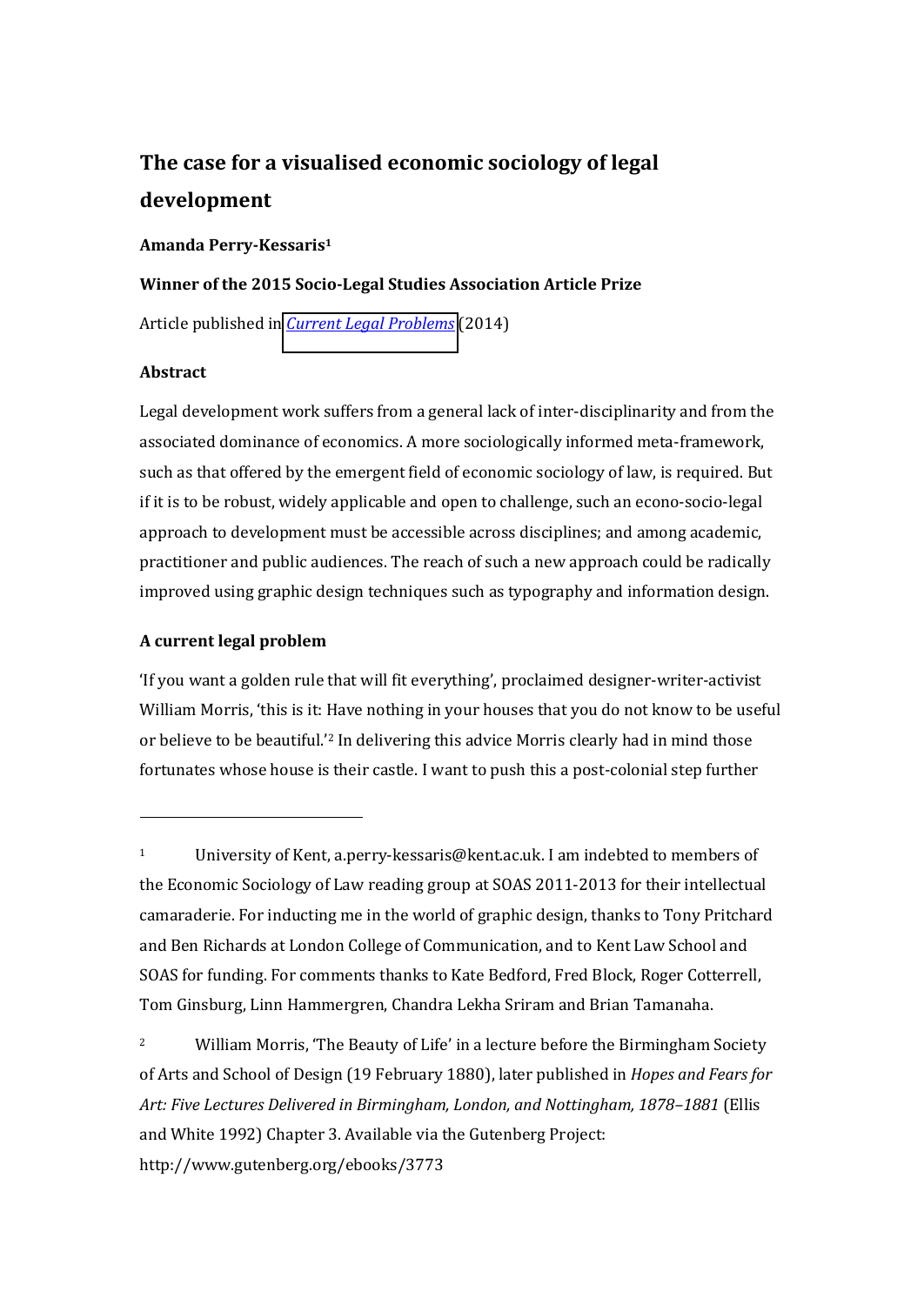and urge that we cause not to be placed in the houses of *others* the potentially or actually un-useful or un-beautiful.

The current legal problem that I wish to confront is that 'law and development' is often neither useful nor beautiful. Legal development work focuses on the role of law--as a means, end, obstacle or irrelevance--in securing 'improvements' to human welfare; in particular the welfare of those who are seen to have less; especially in poorer countries.<sup>3</sup> An early example is Henry Maine's observation that 'progressive' societies move (and improve) from a 'primitive' emphasis on 'status' or social structure, towards a 'modern' emphasis on 'contract' or agreements between individuals.<sup>4</sup> That thinking was expressed specifically with a view to justifying and buttressing contemporary colonial practice. In post-colonial times, legal, economic and political thinking have twice more been sufficiently 'aligned' to produce relatively consistent justifications for such applied law and development: first when law was seen as a 'tool' for the 'developmental state' in the 1960s and 1970s, thereafter in the 1980s and 1990s when law came instead to be seen as a tool for the market and 'a shield against undesirable state intervention.'<sup>5</sup> In 2006, David Trubek and Alvaro Santos pointed to the beginnings of a (post-Modernisation, post-neoliberalism) 'third moment' in law and development among both academics and practitioners, defined by: 'the new attention to the limits of markets, the effort to define development as freedom not just growth, the stress on the local, the interest in participation, and the focus on poverty reduction.' This Third Moment was, they argued, 'more unsettled than the prior two periods of orthodoxy', with 'some aspects' remaining 'contested'.<sup>6</sup> So it remains. Even definitions of legal development

<sup>3</sup> For an overview see Michael Trebilcock and Mariana Moto Prado, *What Makes Poor Countries Poor?: Institutional Determinants of Development* (Edward Elgar 2011).

 $\overline{a}$ 

<sup>4</sup> Henry Sumner Maine, *Ancient Law* (1861) Chapter 5. See further Ritu Birla, 'Maine (and Weber) Against the Grain: Towards a postcolonial genealogy of the corporate person' in Diamond Ashiagbor, Prabha Kotiswaran and Amanda Perry-Kessaris (eds), *Towards an Economic Sociology of Law* (Wiley-Blackwell 2013) p. 104. Another, more famous, example is Maine's fellow evolutionary social theorist, Karl Marx.

5 David Trubek and Alvaro Santos, 'Introduction' in David Trubek and Alvaro Santos(eds.) *The New Law and Economic Development* (CUP 2006).

6 Ibid pp. 7 and 8. See also Dani Rodrik, 'Goodbye Washington Consensus, hello Washington Confusion? A review of the World Bank's economic growth in the 1990s: learning from a decade of reform' (2006) 44:4 *Journal of Economic Literature* 973-87.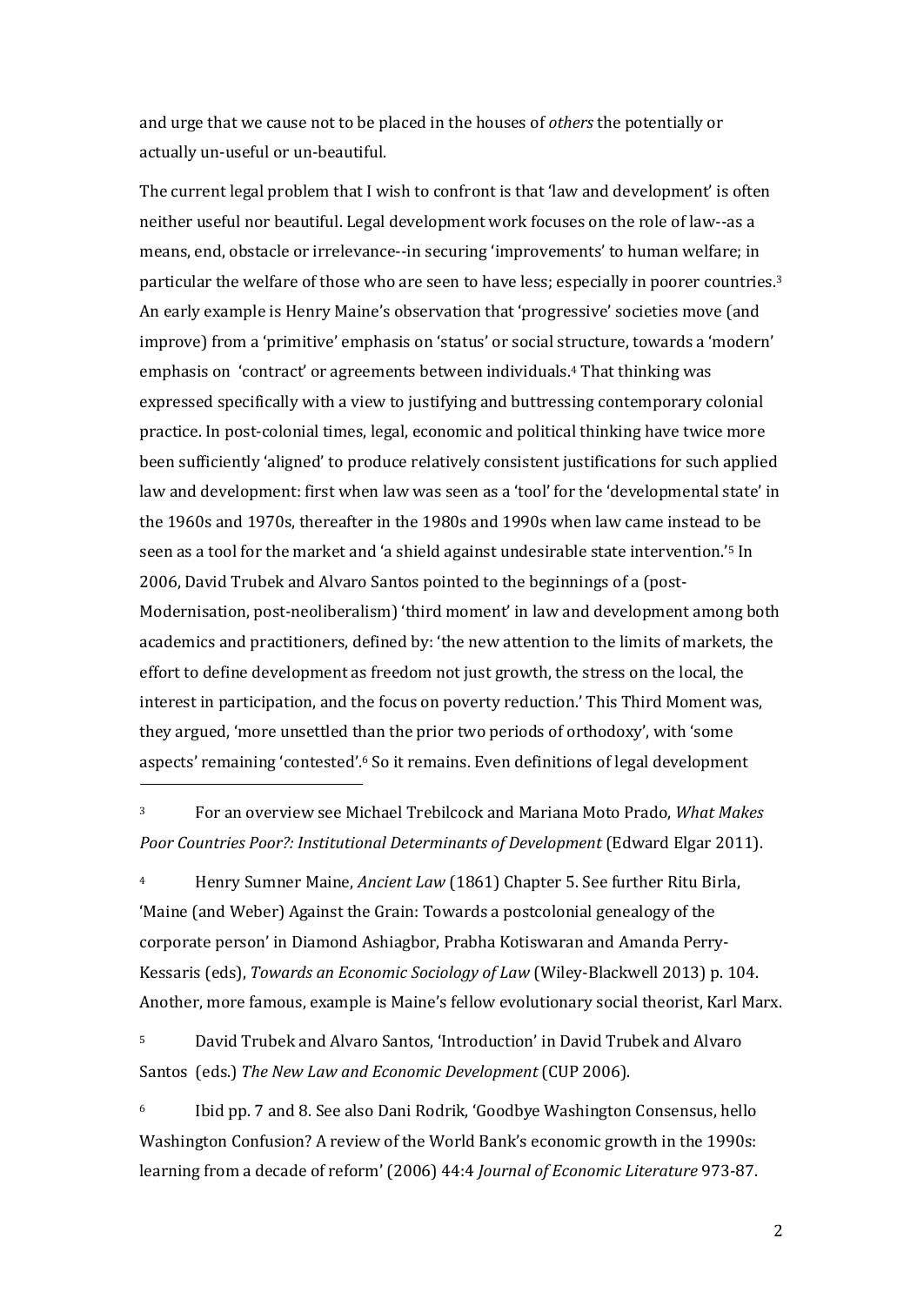vary widely.7 Furthermore, some would argue that, despite decades of 'well-understood' failure in the field, the lessons of those failures are never truly 'integrated into our understanding', so that both academics and practitioners risk 'standing in much the same place a generation hence.<sup>78</sup> That place is, intellectually and practically, something of a mess.

One reason, argues Brian Tamanaha, why failures in legal development work so rarely translate into lessons is that there is no real, inter-connected, field of law and development. On the supply side, law and development is not a field, merely 'an agglomeration of projects advanced by motivated actors and supported by external funding.<sup>'9</sup> On the demand side '[e]ligibility for law and development is defined in negative terms: any country not admitted to the advanced capitalist club is a candidate.' So little attention is paid to identifying among recipient countries 'shared qualities upon which to build insights.'<sup>10</sup> To bridge both divides, Tamanaha invites us instead to think in terms of *'legal development'*. Unlike 'law and development' or 'rule of law' work, legal development happens everywhere, all the time. In richer countries we call it government, planning, social policy and so on. While there are many practical discontinuities between rich and poor countries, close attention ought to be paid to identifying intellectual continuities—problems in respect of which intellectual resources can be pooled.

This article proposes that an economic sociology of legal development might offer a meta-framework within which such pooled resources might productively be organised.

<sup>9</sup> Ibid p. 220.

 $\overline{\phantom{a}}$ 

<sup>7</sup> See for example the *Law and Development Review*

<http://www.degruyter.com/view/j/ldr> ('development aspects of international and domestic legal orders') accessed 22 March 2013; Law and Development Partnership [http://www.lawdevelopment.com](http://www.lawdevelopment.com/) (justice and security, private sector development: governance and institutional development; and regional economic integration); and World Bank Law, Justice and Development topic page

http://go.worldbank.org/YAUOR8VO20 ('how legal innovation and empowerment can contribute to national or international development') all accessed 22 March 2013.

<sup>8</sup> Brian Z. Tamanaha, 'The primacy of society and the failures of law and development' [2011] 44 Cornell International Law Journal 209, p. 209.

<sup>10</sup> Ibid p. 222.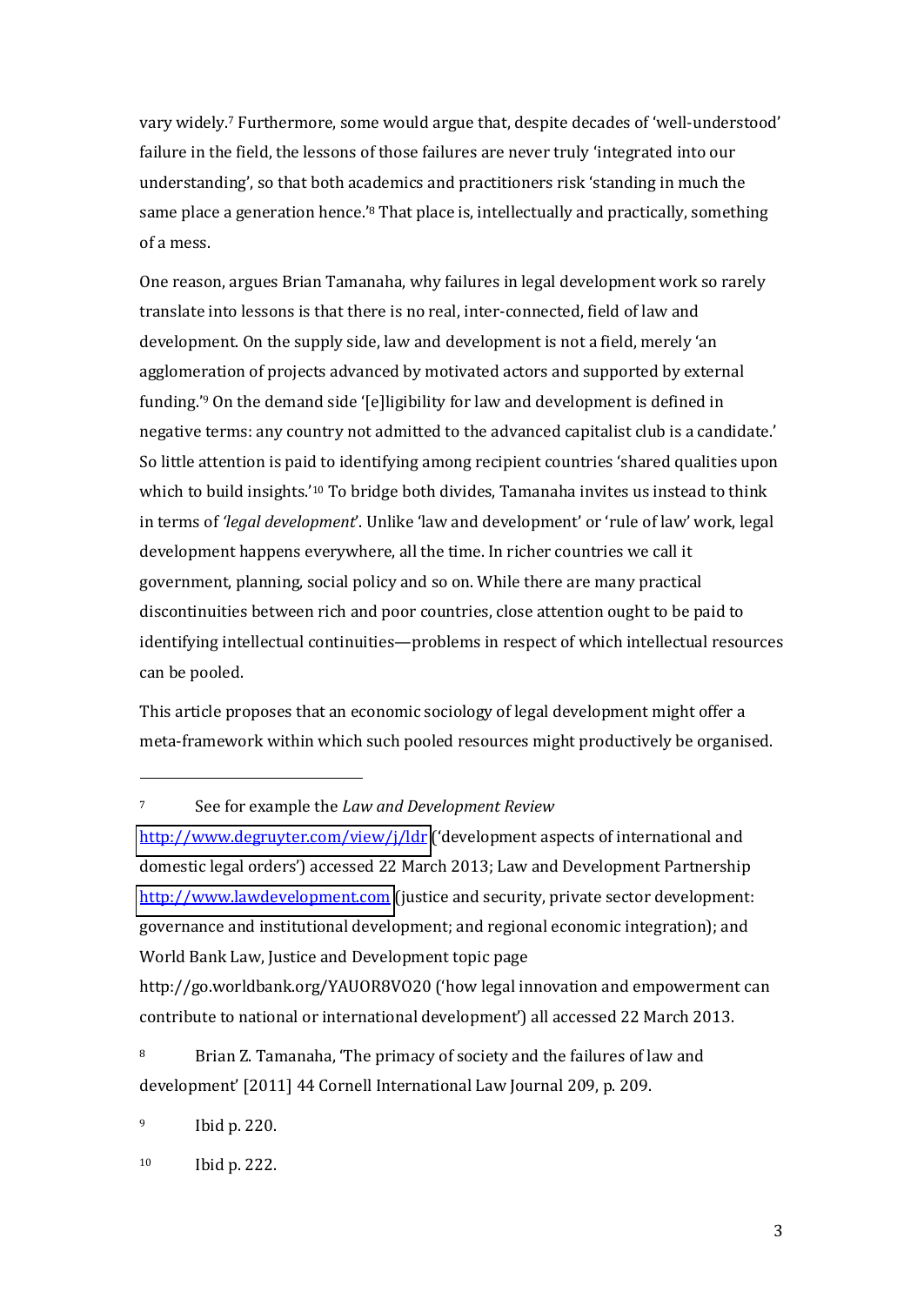The first section explores the legal development work of the World Bank. The focus is on the Bank because it is a leading player across all, including legal, development work; and because it is dominated by economics, but aspires to interdisciplinarity. As such it illustrates the enormous constraints faced by practitioners, not least in terms of institutional structure, in connecting up their approaches. By contrast, academics have no excuse for failing to try. Indeed, one of the most valuable roles that academics might perform is to go beyond a critical enumeration of the errors and limitations of practitioners' ways, and to focus on helping practitioners to rethink those ways. Economic sociology of law appears to offer a unique meta-framework through which to systematically attempt such a rethinking (Section 2). The article concludes with the proposition that if communicated in visual form, such an econo-socio-legal approach might just prove to be transformative (Section 3).

#### **Comprehensive disconnectedness**

 $\overline{\phantom{a}}$ 

In 1998, the World Bank, a leader among the many legal development players, $11$ announced that henceforth its activities would be 'governed' by the Comprehensive Development Framework, which promotes approaches that are results-orientated, country-owned and led, long-term and holistic.12 Most thinkers and practitioners have, at least nominally, subscribed to the Framework since its launch. It is hard not to, for this is one ostensibly capacious and cuddly call to arms.

The term 'holistic' was intended to convey that 'all elements affecting a country's development (and the attendant investment options) should be put on the table, sideby-side, and *given an equal chance for consideration'* (original emphasis). Those elements were to include the macro-economic (stabilization, structural adjustment); the micro-economic (such as growth and productivity of agriculture and industry); and meso-level issues, including the *'institutional'* (such as governmental, legal, and financial systems), the 'human or *social'* (such as education and health services)', and the *'physical'* (such as water, infrastructure and environment). Much is made of the fact that this enables 'priorities' to be 'set', and 'hard choices...made against a real budget

http://www.idlo.int/DOCNews/LJ%20Annual%20report%20with%20Annexes.pdf.

<sup>12</sup> World Bank 'Comprehensive Development Framework' Website [http://go.worldbank.org/N2NDBE5QL0 a](http://go.worldbank.org/N2NDBE5QL0)ccessed 22 March 2013.

<sup>11</sup> For a review of the global players see IDLO, *IDLO Legal and Judicial Development Assistance Global Report* (2010). Available at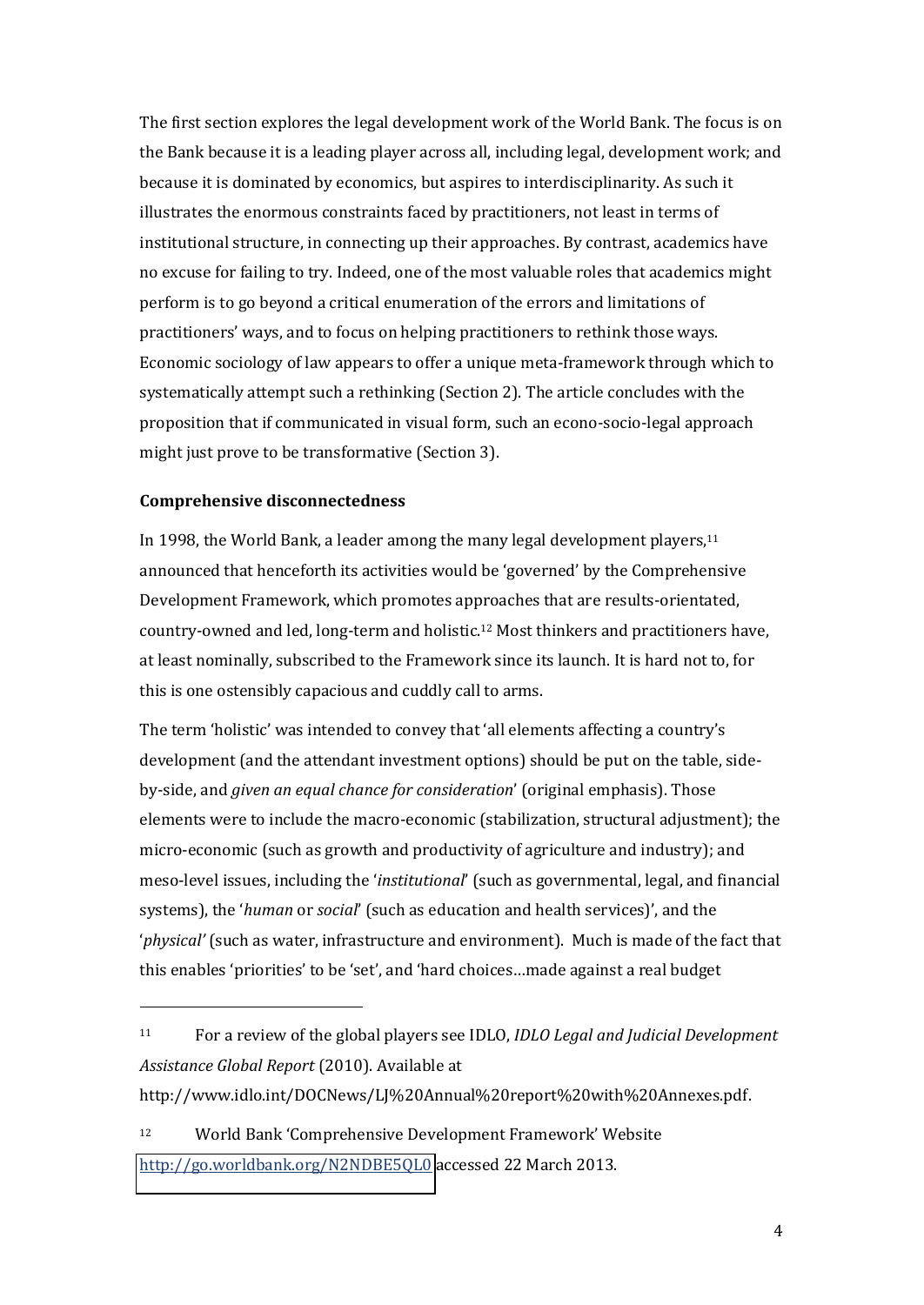constraint, and linked to a multi-year expenditure framework.<sup>'13</sup> Realistic budgeting is an absolutely crucial skill, especially for those who have limited resources. But this is very partial sort of holism. In taking a holistic approach to medicine the point is to approach a person as a psychological-physical-spiritual whole; not to facilitate a choice between different 'elements' played off against each other: the left kidney against self esteem, a sense of smell versus a belief in an afterlife. Likewise, the point of 'comprehensive' development ought to be that these institutional, human/social and physical 'elements affecting ... development' cannot *but* be 'side-by-side' on any 'table'; for they are always fully intertwined.

A more promising, and legally attuned, version of holistic development was offered by Amartya Sen who had been arguing for several decades that development lies not in mere economic growth, but in the enhancement of human capabilities.14 Asked to comment on the role of law in comprehensive development at a 2000 World Bank Legal Department conference Sen proposed that legal development is—together with economic, social and political development—an interdependent, mutually reinforcing, component of comprehensive capability-enhancing development. So, effective law is facilitative of other development goals, such as economic growth; but it is also a development goal in itself, such that 'even if legal development were not to contribute one iota to economic development', it would still be a crucial part of the development process.<sup>15</sup> Sen accordingly advised the Bank to 'investigate the interconnections between law and all other spheres of social life', for actions taken in respect of each aspect of development 'must all hang together, or most assuredly [they] shall all hang

 $\overline{\phantom{a}}$ 

14 See Amartya Sen, 'Development as Capability Expansion' (1989) 19 *Journal of Development Planning* 41‒58 and *Development as Freedom* (OUP 2001). See also Julio Faundez 'Rule of Law or Washington Consensus: the evolution of the World Bank's approach to legal and judicial reform' in Amanda Perry-Kessaris (ed.) *Law in Pursuit of Development: principles into practice?* (Routledge, 2010) Chapter 11.

 $15$  Brian Z. Tamanaha 'The primacy of society and the failures of law and development' [2011] 44 Cornell International Law Journal 209, pp. 214 and 222-4.

<sup>13</sup> Operations Evaluation Department, *Toward Country-led Development: a Multi-Partner Evaluation of the Comprehensive Development Framework* (World Bank 2003), p. 8.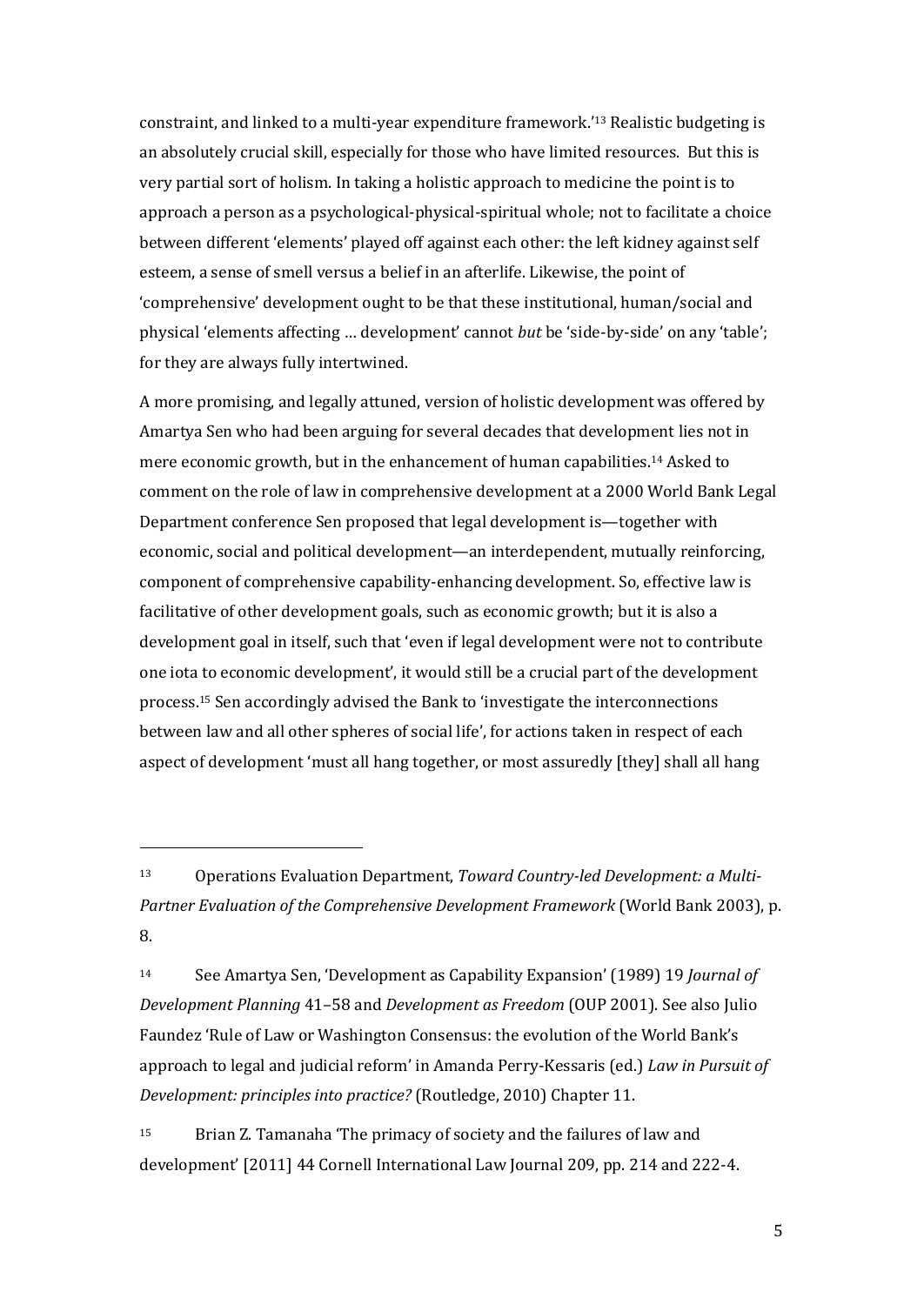separately'.<sup>16</sup> On the face of it, the point was well taken. In 2009, the World Bank Legal Vice Presidency could be found dutifully stating that: 'A well-functioning legal and judicial system is critical not only as an end in itself, but also as a means of facilitating the achievement of other development objectives.<sup>'17</sup> However, that sentiment has too rarely been manifested in practice, thanks to two interrelated factors: a lack of interdisciplinarity and the dominance of economics.

The 'near-monopoly' of economics within the World Bank is indisputable and no secret. It was noted, for example, by Vijayendra Rao and Michael Woolcock, then respectively lead economist and senior social scientist in the World Bank Development Economics Research Group in 2007. Economists have, they wrote, 'made a lot of progress' towards understanding 'key issues like institutions, collective action, and politics'. But every discipline is 'limited', and economics is especially so in its ability to understand 'issues outside its domain'. Therefore, economists should leave the 'areas of social, cultural and political action' to 'the other social sciences who specialize in these topics'.<sup>18</sup>

The *roux* of the neoliberal economic secret sauce, and many of its limitations, lies in three assumptions:<sup>19</sup> individuals always seek to 'maximise' (so, for example, they are prone to identifying and promoting efficiency); markets 'coordinate the actions of different participants – individuals, firms, even nations – so that their behaviour becomes mutually consistent' (and therefore, among other things, efficient); actors know what they want (which, among other things means that they are well placed to

<http://siteresources.worldbank.org/INTLAWJUSTINST/Resources/legalandjudicial.pdf> Accessed 22 March 2013.

<sup>17</sup> World Bank *Initiatives in Justice Reform 2009* (World Bank 2009), p. 2.

 $\overline{a}$ 

 $18$  Vijayendra Rao and Michael Woolcock, 'Disciplinary monopolies in development research: A response to the research evaluation process' [2007] 13 Global Governance: A *Review of Multilateralism and International Organizations* 479, pp. 479-80.

<sup>19</sup> Gary Becker, *The Economic Approach to Human Behavior* (University of Chicago Press 1976), p.5.

<sup>16</sup> Amartya Sen 'What is the role of judicial reform in the development process?' Speech delivered at a Wold Bank Conference on Comprehensive Legal and Judicial Development (June 5th,2000), p. 10. Available at <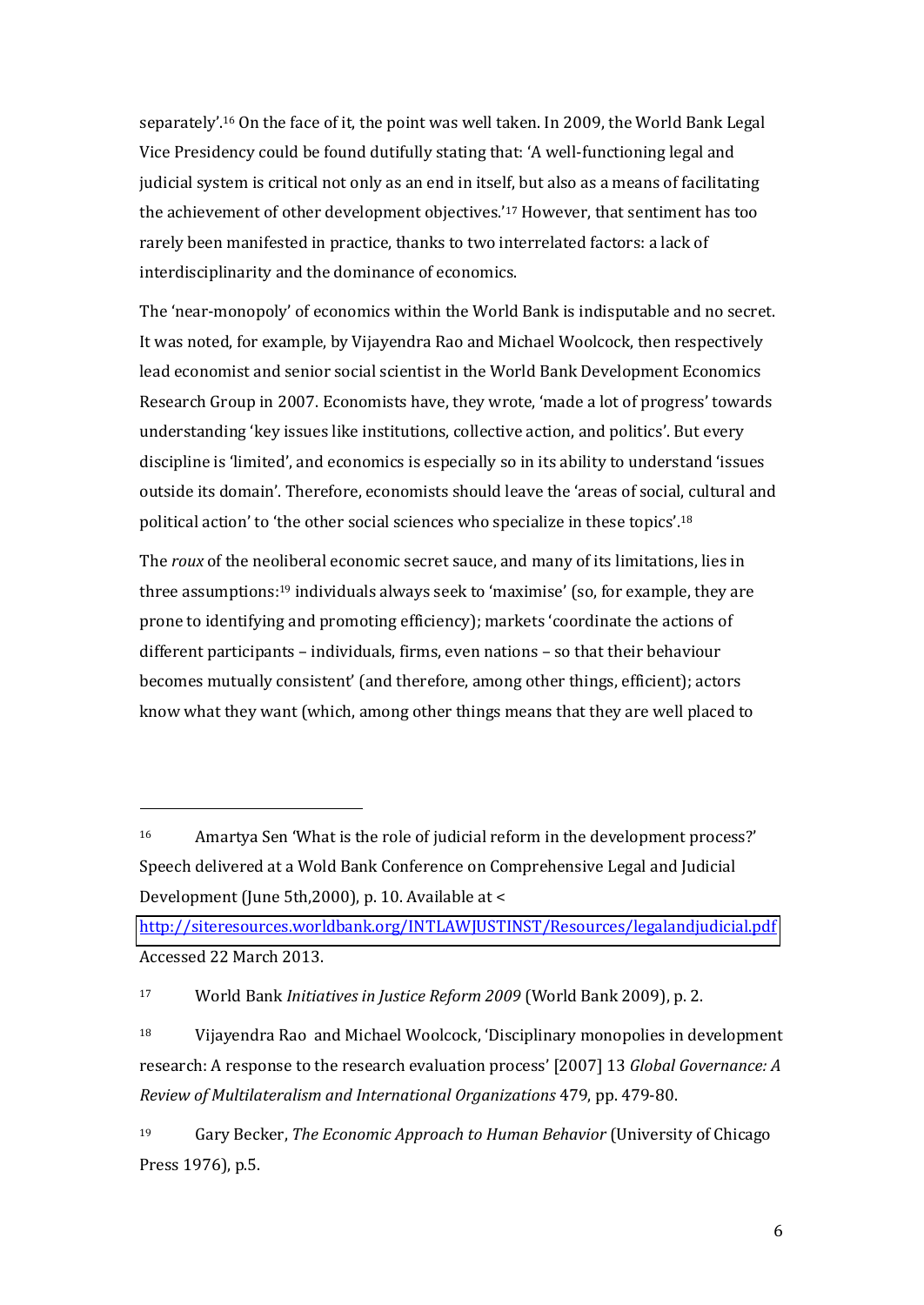maximise their own welfare and, consequently, efficiency).20 There is vigorous debate, within economics and beyond, about the limits of these assumptions. For example, behavioural economists have in recent decades encouraged us to be aware of, and seek to co-opt, those human tendencies that neoclassical economics would dismiss as  $'$ irrational'.<sup>21</sup> At the same time, the last decade has seen rising calls for evidence-based (as opposed to assumption-based) development programmes. Abhijit Banerjee and Esther Duflo have pioneered the use of randomised controlled trials (RCTs) in order to liberate development work from 'ideology, ignorance and inertia'.<sup>22</sup> But economics remains a remarkably narrow, fundamentally a-social, abstract, obsessively quantitative discipline.<sup>23</sup> It is also imperial: the 'institutional turn in economics' has triggered 'a convergence' in the approaches of 'new institutional economics and long-standing jurisprudential traditions in legal realism, law and development, and law and society'. $^{\rm 24}$ 

<sup>20</sup> Note that these assumptions defy the 'approaches' terminology set out below, in that they merge the analytical and the empirical. They are unabashed concept-facts.

 $\overline{\phantom{a}}$ 

<sup>21</sup> See George A. Akerlof and Robert J. Shiller, *Animal Spirits: How human psychology drives the economy and why it matters for global capitalism* (Princeton 2009); and Richard Thaler and Cass Sunstein, *Nudge: Improving decisions about health, wealth and happiness* (Penguin, 2009). The nudge approach has made significant inroads in the UK public sector via the bijou (recently part-privatised) Behavioural Insights Team or 'Nudge Unit' of the Cabinet Office.

<sup>22</sup> For an introduction to RCTs, including multiple examples, see Abhijit V. Banerjee and Esther Duflo *Poor Economics: Barefoot hedge-fund managers, DIY doctors and the surprising truth about life on less than \$1 a day* (Penguin 2010). Details of a leading RCT methodology can be found at the Abdul Latif Jameel Poverty Action Lab [http://www.povertyactionlab.org/methodology.](http://www.povertyactionlab.org/methodology) Their book won the FT/Goldman Sachs business book of the year.

<sup>23</sup> See generally Ben Fine and Dimitris Milonakis, *From Economics Imperialism to Freakonomics* (Routledge 2009).

<sup>24</sup> Terrence C. Halliday, 'Legal Yardsticks: International Financial Institutions as Diagnosticians and Designers of the Laws of Nations (September 9, 2011). Center on Law and Globalization Research Paper No. 11-08. Available at SSRN: [http://ssrn.com/abstract=1928829.](http://ssrn.com/abstract=1928829) p. 35. Accessed 22 March 2013. See also Galit A Sarfaty, 'Measuring Justice: Internal Conflict over the World Bank's Empirical Approach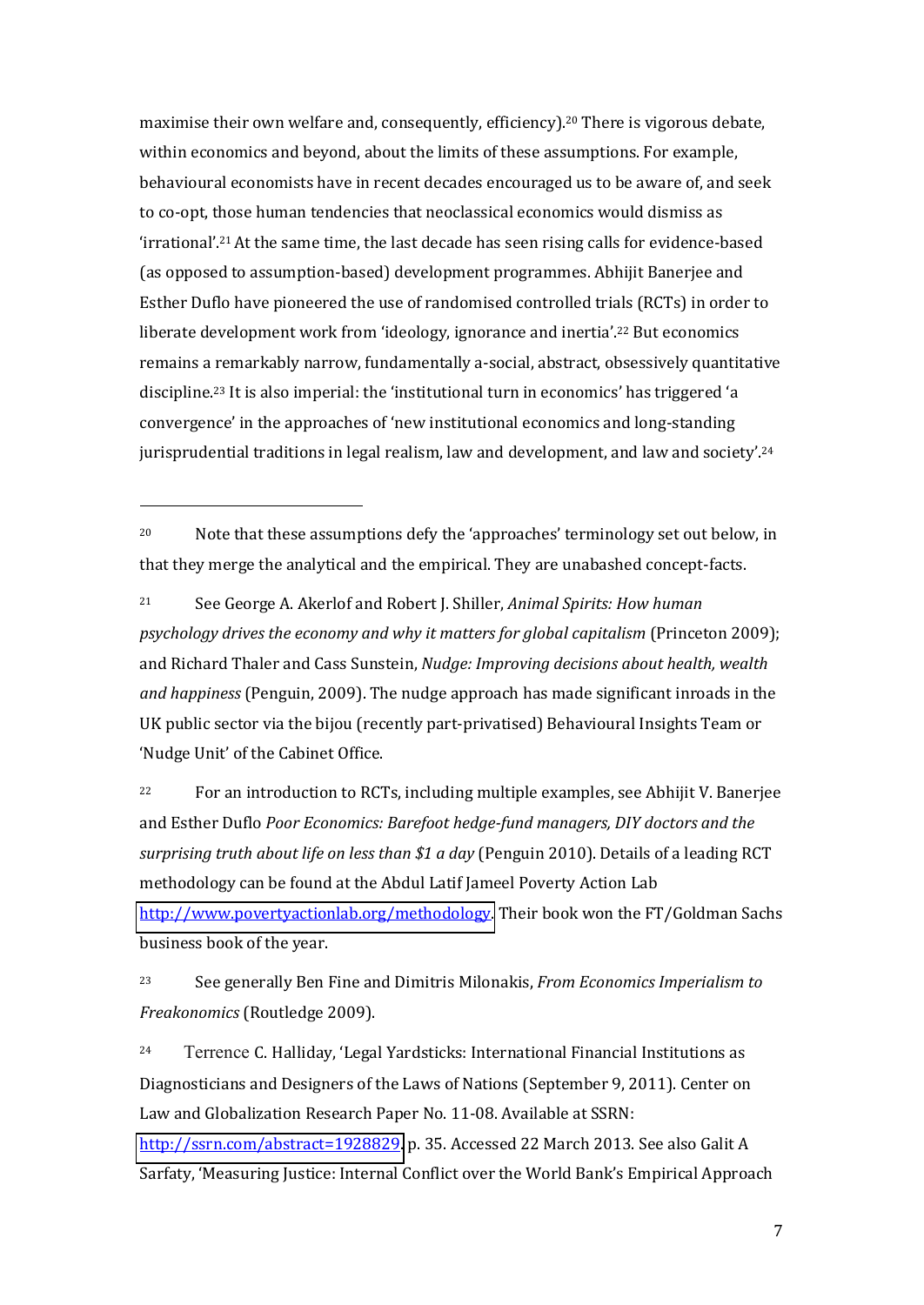The most notable movement (analytical, empirical and normative) has been by law, and towards a distinctively neoclassical economic approach.<sup>25</sup>

Orthodox economic approaches to legal development seem to prosper not only because international financial institutions are 'the natural territory of economists and finance specialists',<sup>26</sup> but also because there is no widely understood, broadly accepted, coproduced interdisciplinary alternative to them. A genuinely comprehensive approach to development, in which all aspects of human welfare are valued both independently and collectively, requires inter-disciplinarity. Teams of experts from a range of disciplines would work 'together, perhaps synergistically, but certainly harmoniously' and would 'share in the pride of their mutual accomplishments'. Inter-disciplinarity is quite different from mere *multi*-disciplinarity, in which, to quote a child protection specialist, 'the reality is that ... group A fail[s] to communicate with group B' and, although they are 'working towards the same goal', these two groups are at the same time 'in competition—for resources or recognition.'27 So what is the World Bank approach? It ╅brings a multidisciplinary approach to its justice work, combining expertise from lawyers, economists, social scientists, financial management experts.<sup>'28</sup> Oh dear. This is no inconsequential slip of the tongue. A 2003 multi-stakeholder scrutiny of the Framework noted that progress on comprehensive development is impeded by a lack of 'internal structures that encourage cross-sectoral dialogue or easy integration of multisector interventions', together with cultures of 'silo thinking' and 'competition', all of which are to be found within and among most donor agencies and recipient

to Human Rights', in Kamari Clarke and Mark Goodale (eds), *Mirrors of Justice: Law and Power in the Post-Cold War Era*. (Cambridge University Press 2009), 131.

 $\overline{\phantom{a}}$ 

<sup>25</sup> See further Amanda Perry-Kessaris, 'Prepare your indicators: economics imperialism on the shores of law and development' [2011] 7:4 International Journal of *Law in Context* 401.

<sup>26</sup> Terrence C. Halliday, 'Legal Yardsticks: International Financial Institutions as Diagnosticians and Designers of the Laws of Nations' (September 9, 2011). Center on Law and Globalization Research Paper No. 11-08. Available at SSRN: [http://ssrn.com/abstract=1928829,](http://ssrn.com/abstract=1928829) pp. 31-2.

<sup>27</sup> Ivan B. Pless, "Interdisciplinary" and "multidisciplinary" are not synonymous' (1995) *Injury Prevention* 165, 165.

28 World Bank, *Initiatives in Justice Reform 2009* (World Bank 2009), 1-2.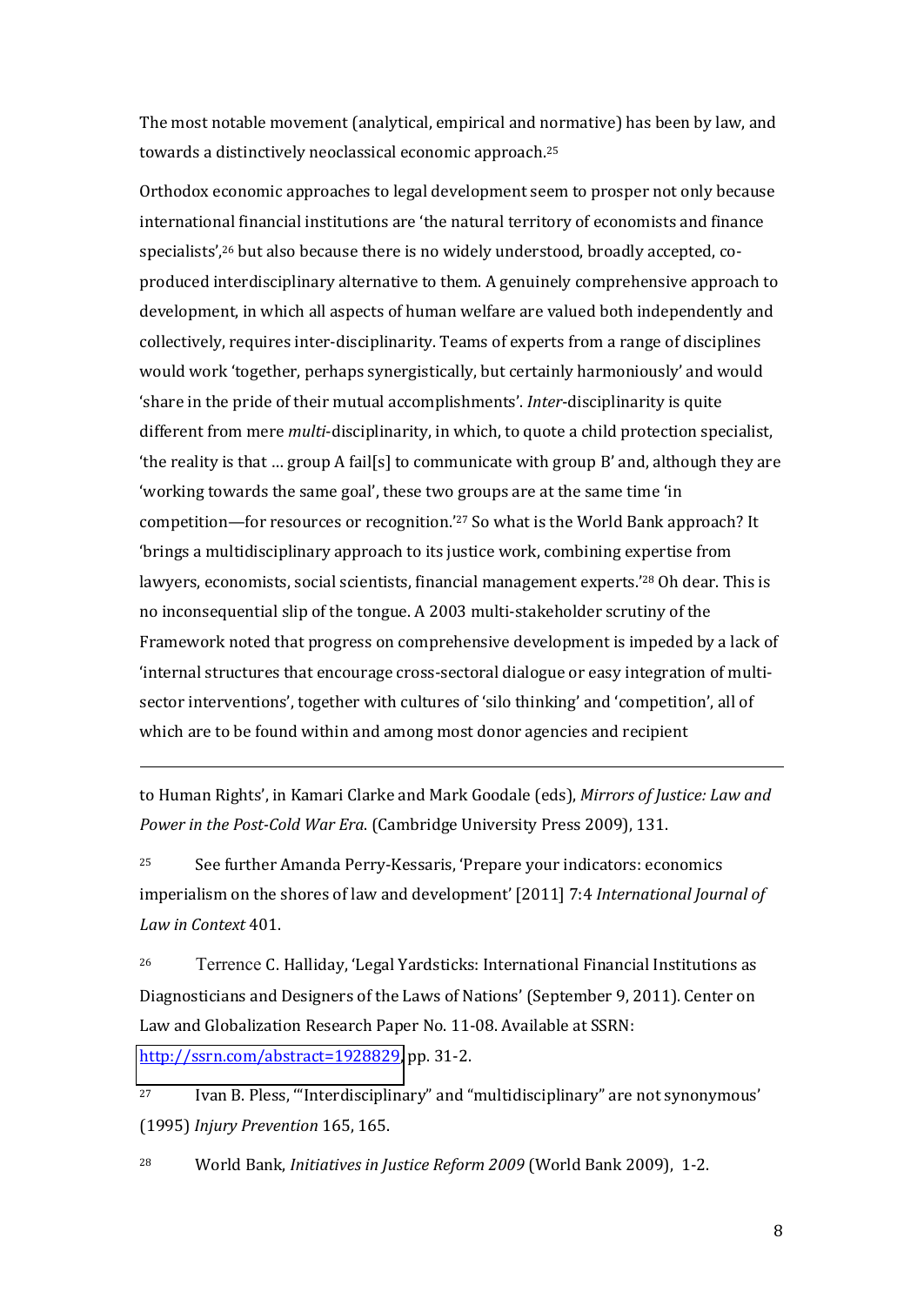governments.29 Until recently, legal work was multi-siloed, operating across a range of groups,30 often on parallel, even divergent, tracks.31 The Bank has attempted to address this and other structural problems in a number of ways. First, as of summer 2014, it has brought almost all law and development work together under the umbrella of the Governance Global Practice Group—the largest of 14 such Groups. An important and telling exception is the ultra-neoliberal, highly influential, Doing Business project that aims to reduce business regulation through market forces. It retains its private dominion, bounded by a separate internet domain name.32 The implications of that

 $\overline{\phantom{a}}$ 

29 Operations Evaluation Department, *Toward Country-led Development: a Multi-Partner Evaluation of the Comprehensive Development Framework* (World Bank 2003) xx, 19 and 59. Likewise, the Bank's Poverty Social Impact Analysis (PSIA) programme of work, which aims to identify the distributional impacts of policies, appears to undermined by its segmented (multi-disciplinary) approach. A PSIA 'toolkit' notes over 20 different methods of measuring of 'impact'. The effect, in terms of quantity and diversity, is paralysing. See Francois Bourguignon and Luiz A. Pereira da Silva, *The impact of economic policies on poverty and income distribution: evaluation techniques and tools* (World Bank 2003). A 2010 evaluation was triggered in part by complaints from Oxfam and others was critical of the quality and effectiveness of the programme: Independent Evaluation Group, *Analyzing the Effects of Policy Reforms on the Poor: An Evaluation of the Effectiveness of World Bank Support to Poverty and Social Impact Analyses* (World Bank 2010) xi and 35-40. See also Jeremy Holland, *Tools for institutional, political, and social analysis of policy reform: a sourcebook for development practitioners* (World Bank 2007).

<sup>30</sup> Namely: the Poverty Reduction and Economic Management Network, the World Bank Institute, Private Sector Development, Environmentally and Socially Sustainable Development, and the Legal Vice-Presidency. See World Bank, 'Introduction to World Bank Law and Justice Reform Projects' <http://go.worldbank.org/UXYGDB43Z0>accessed 22 March 2013.

31 Alvaro Santos, 'The World Bank's Uses of the "Rule of Law" Promise in Economic Development', in David M. Trubek, and Alvaro Santos (eds), *The New Law and Economic Development: A Critical Appraisal* (Cambridge University Press 2006) 253.

32 See Amanda Perry-Kessaris, 'Prepare your indicators: economics imperialism on the shores of law and development' [2011] 7:4 *International Journal of Law in Context* 401.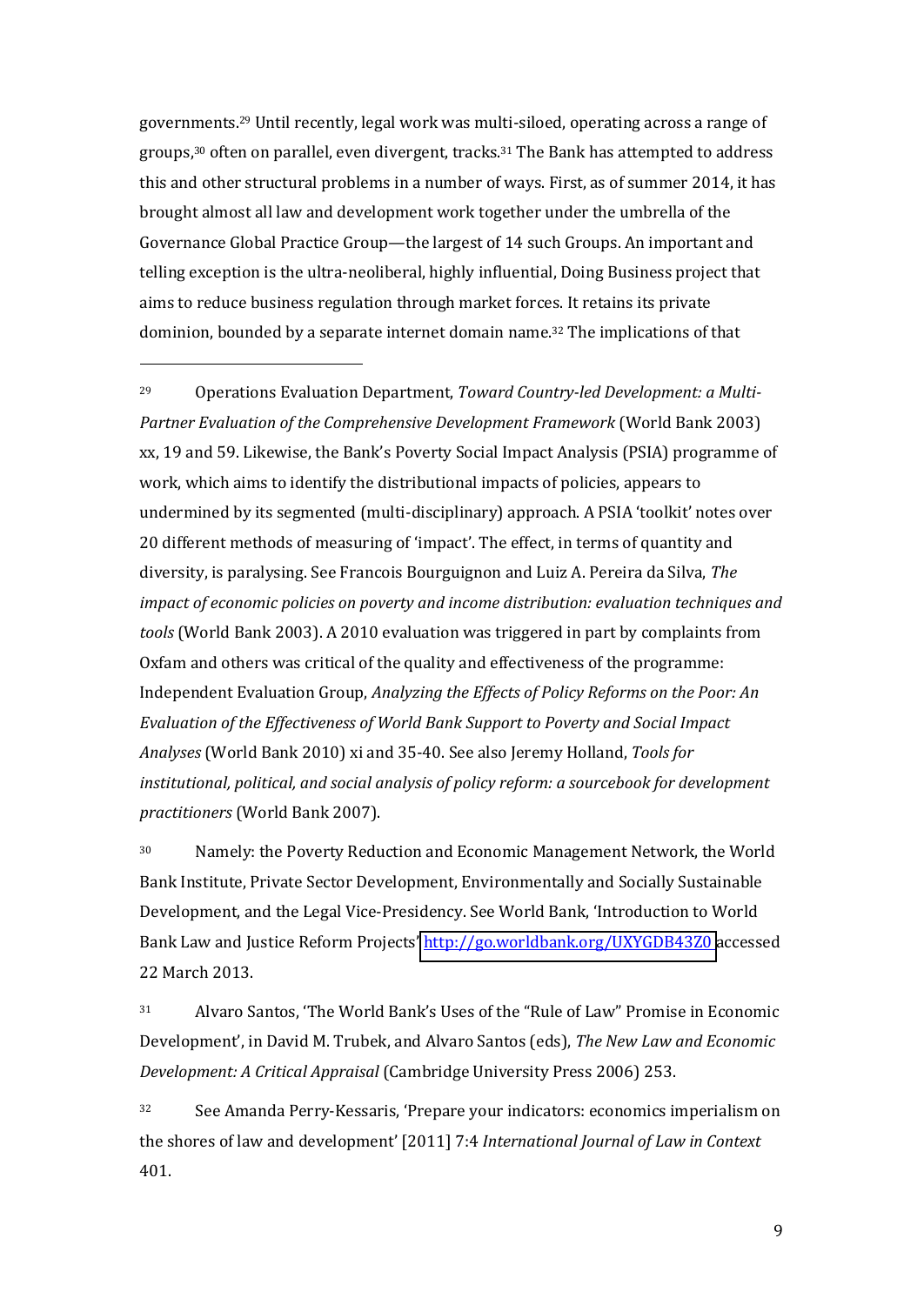continuing division split remain to be seen. Second, the Bank has established a Global Forum on Law Justice and Development in order to 'generate innovative legal solutions to development challenges' $\cdot$ <sup>33</sup> The audio recordings of meetings make salutary listening: the number of institutions, topics and perspectives is vast. It is an enormous task, and it still takes place in an economic meta-silo.

There is room for optimism within the Bank. Its Justice for the Poor (J4P) programme, co-founded by Michael Woolcock, shows a keen sensitivity to, and interest in, legal development as an interconnected part of human (including economic) development. It is targeted towards 'outcomes' rather than 'predetermined institutional structures'.<sup>34</sup> In part because its client countries are often sites of legal pluralism, J4P consciously seeks to take a comprehensive approach to the legal system 'including state, non-state, and hybrid systems'.<sup>35</sup> One of the aims of the programme is to 'enhance the effectiveness of *other* development efforts by *supporting them* to address the justice and conflict management related aspects of *their work'* (my emphasis).<sup>36</sup> This is precisely the collaborative space in which comprehensive legal development efforts ought to reside. In keeping with the incremental, iterative, evidence-based and long-term tone of the J4P approach, the programme has only been active in a limited range of countries, albeit

<sup>34</sup> This echoes the much earlier observation of Andrew Stone, Brian Levy and Ricardo Paredes that 'institutions matter economically in the actual costs (and benefits) they create for businesses, not in their compliance with ideal forms' in 'Public institutions and private transactions : the legal and regulatory environment for business transactions in Brazil and Chile' Policy Research Working Papers (World Bank 1992, p. 1).

<sup>35</sup> World Bank, 'Justice for the Poor'

 $\overline{a}$ 

http://siteresources.worldbank.org/INTJUSFORPOOR/Resources/JusticeforthePoor-TwoPager.pdf. See further Brian Z. Tamanaha, Caroline Sage and Michael Woolcock (eds), *Legal Pluralism and Development: Scholars and practitioners in dialogue* (CUP 2012).

36 See World Bank 'Justice For the Poor: Objectives' <http://go.worldbank.org/027JLLWW30>Accessed 22 March 2013.

<sup>33</sup> World Bank, *New Directions in Justice Reform: A companion piece to the updated strategy and implementation plan on strengthening governance, tackling corruption* (World Bank 2012).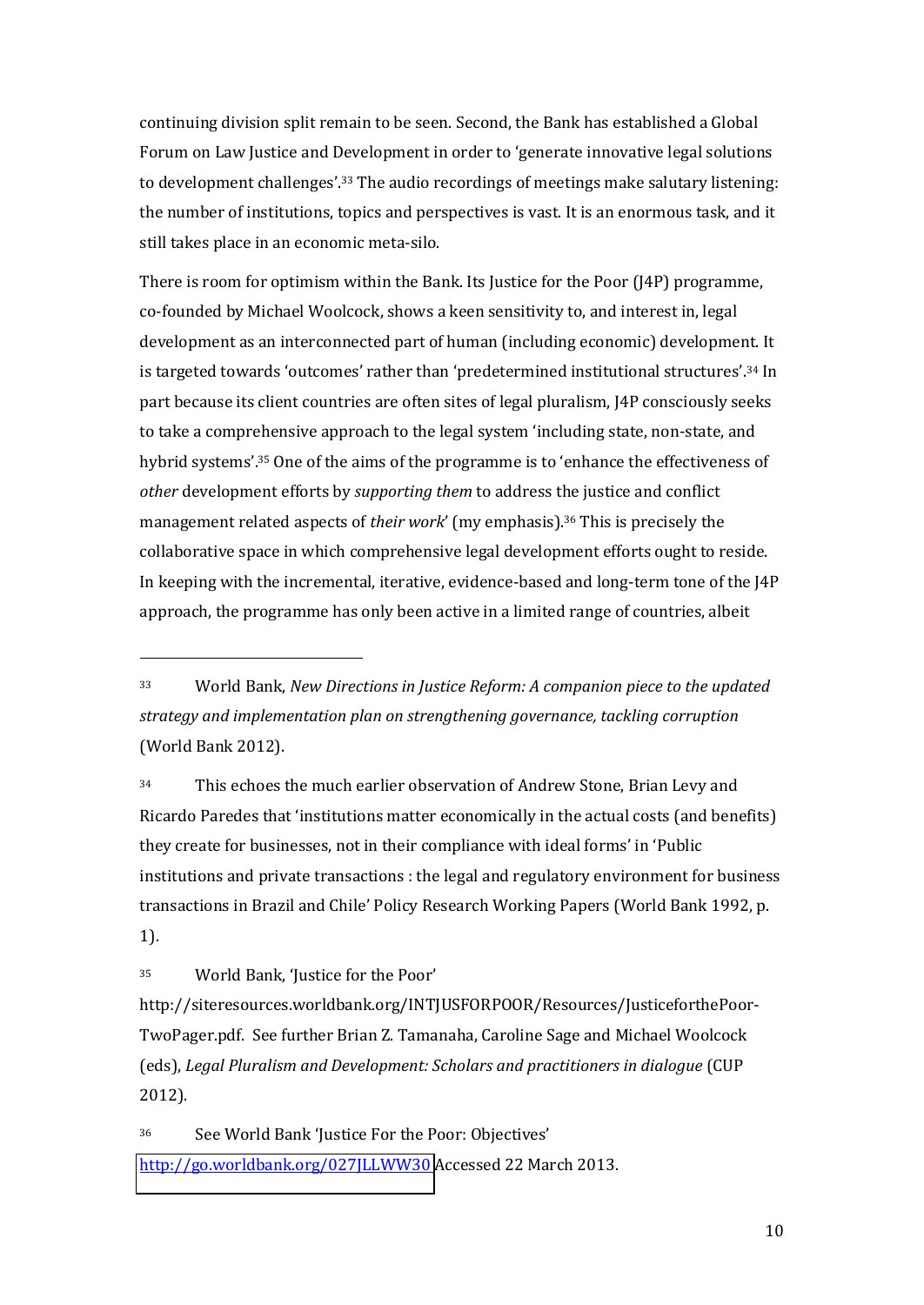including some larger ones such as Indonesia and Nigeria. So there remains plenty of scope for consistently louder, thinner and more orthodox economic approaches, such as that adopted by the Doing Business programme, to dominate within the Bank.37 In this delicate and shifting context, how might academics contribute to the nurturing of collaborative, connected, interdisciplinary legal development work?

#### **An economic sociology of legal development?**

If academics are to generate useful insights into legal development practice, they must begin to offer intellectually connected approaches. Instead, academics tend to come at the field using a veritable fiesta of semi-to-wholly incompatible approaches, each aligned with specific disciplines (such as law, economics, politics) or trans-disciplinary theories (such as feminism, Marxism or systems theory). Too often they fail to refer systematically and productively to each other.38 So it is hard to make integrated sense of it all, to retain thoughts, to follow threads. All of this is undermines the depth and solidity of the resulting scholarship, as well as its practical impact. It is no great wonder that practitioners rarely listen.

Part of the underlying cause of this intellectual disconnectedness is that we cling so tightly to our 'legal', our 'economic' and our 'social'. Crucially, as Viviana Zelizer has observed, we tend to cleave to one of three equally unrealistic approaches to thinking about economic processes. First, a 'separate spheres' approach 'posits two distinct arenas of social life, one oriented toward rational effectiveness', 'the other toward sentiment and solidarity'. This is the approach exhibited in the Comprehensive Development Framework version of 'holistic'. Second, a 'hostile worlds' approach goes further down the same path, suggesting that if the 'two spheres' come to 'intersect' too closely, 'mutual contamination'—by rationality and efficiency of sentiment and solidarity, and vice-versa—will ensue. As a consequence, 'non-economic', including legal, accounts of development are often as under-socialised and formalistic as the economic accounts. Alternatively they are over-socialised and unable and/or unwilling

37 World Bank 'Justice for the Poor: Approach and activities' <http://go.worldbank.org/NVC7Y7MXO0>and 'Justice for the Poor: Objectives' <http://go.worldbank.org/027JLLWW30>accessed 22 March 2013.

 $\overline{a}$ 

<sup>38</sup> For instances in which lawyers and economists have studiously failed to pool their resources on the topic of law and economic growth see Michael Faure and Jan Smits (eds), *Does Law Matter? On law and economic growth* (Intersentia 2011), part I.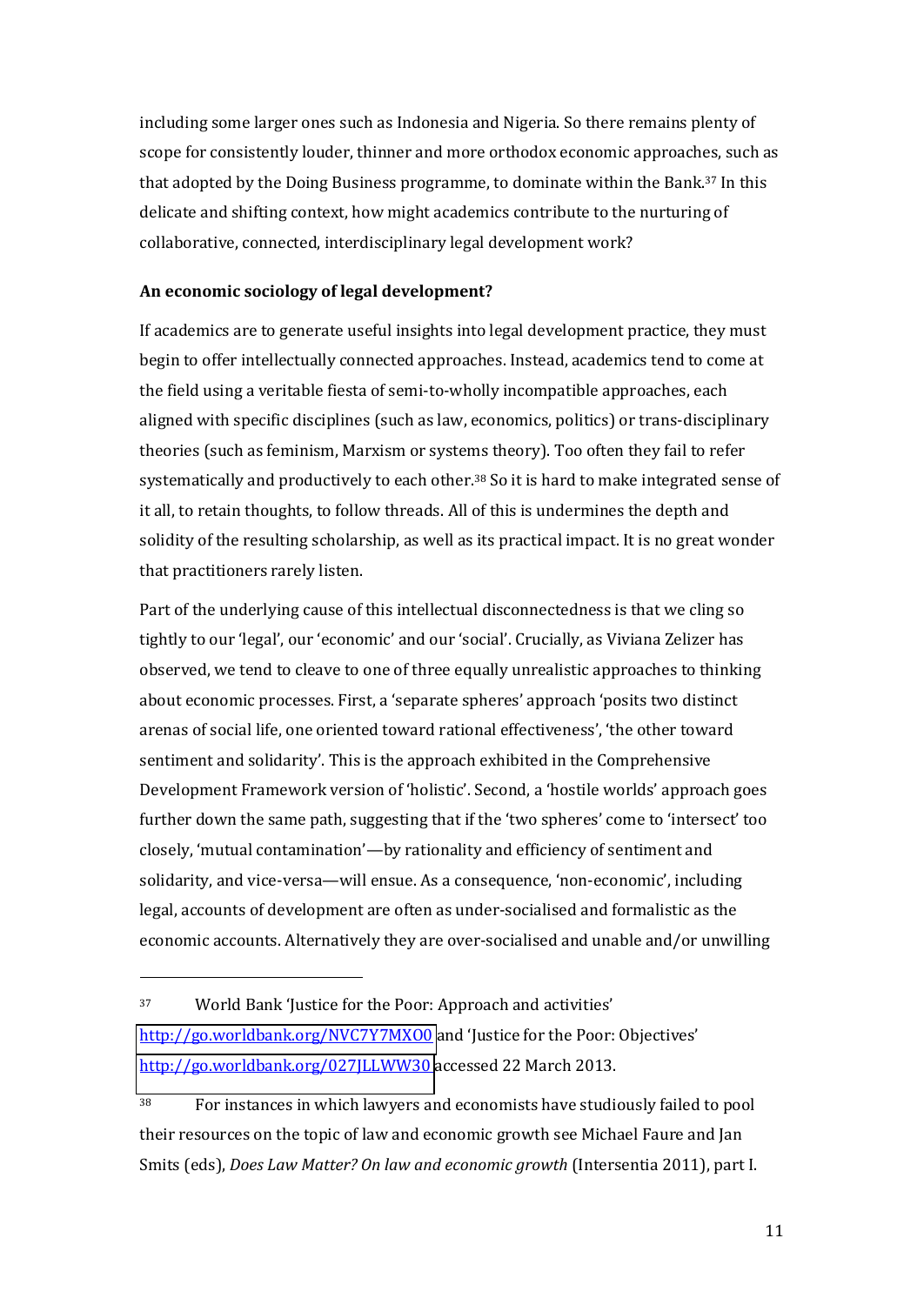to accommodate the economic, even as they pay special attention to the role played by 'economic' activities (production, distribution, consumption and transfer), and associated ways of thinking, in securing, perverting or preventing legal development. Clearly any approach to legal development, even one that is explicitly anti-orthodox economics, must communicate with (rather than merely displace or shun) economic concepts and relationships, facts and methods, values and interests.

Third, 'nothing but' approaches offer 'an array' of dramatic 'characterizations' of all econo-socio-(and legal) activities as, for example, 'nothing but rationally organized markets, nothing but power, nothing but culture.<sup>39</sup> This is the approach exhibited in the production and deployment of indicators (by which legal systems are benchmarked as if commodities competing for the attentions of foreign investors), which has caused a large-scale diversion of attention away from potentially productive activities, and which persist despite the desire of many lawyers within the institutions that produce them 'to see ... the steamroller break down'.<sup>40</sup> Each of these three approaches turns its back to the reality that we live 'connected lives'<sup>41</sup>

Reading left to right, Figure 1 suggests that we all too often stand with our backs to each other, preaching towards our disciplinary comfort zones. Real life is an econo-sociolegal tangle, so we should turn around: pool the concepts, facts and values that are characteristic of law, economics and sociology to produce a connected, econo-sociolegal, approach. We might then think, for example, of production and consumption not

l

40 Terrence C. Halliday, 'Legal Yardsticks: International Financial Institutions as Diagnosticians and Designers of the Laws of Nations (September 9, 2011). Center on Law and Globalization Research Paper No. 11-08, 43. Available at SSRN: [http://ssrn.com/abstract=1928829.](http://ssrn.com/abstract=1928829) Accessed 22 March 2013. See also Yves Dezalay and Bryant G. Garth (eds), *Lawyers and the Construction of Transnational Justice* (Routledge, 2012) and *Lawyers and the Rule of Law in an Era of Globalization* (Routledge, 2011); and Amanda Perry-Kessaris, 'Prepare your indicators: economics imperialism on the shores of law and development' [2011] 7:4 International Journal of Law in Context 401.

<sup>41</sup> Vivianna A. Zelizer, *Economic Lives: how cultural shapes the economy* (Princeton University Press 2011) 5-6.

<sup>39</sup> Vivianna A. Zelizer, *Economic Lives: how cultural shapes the economy* (Princeton University Press 2011), 5-6.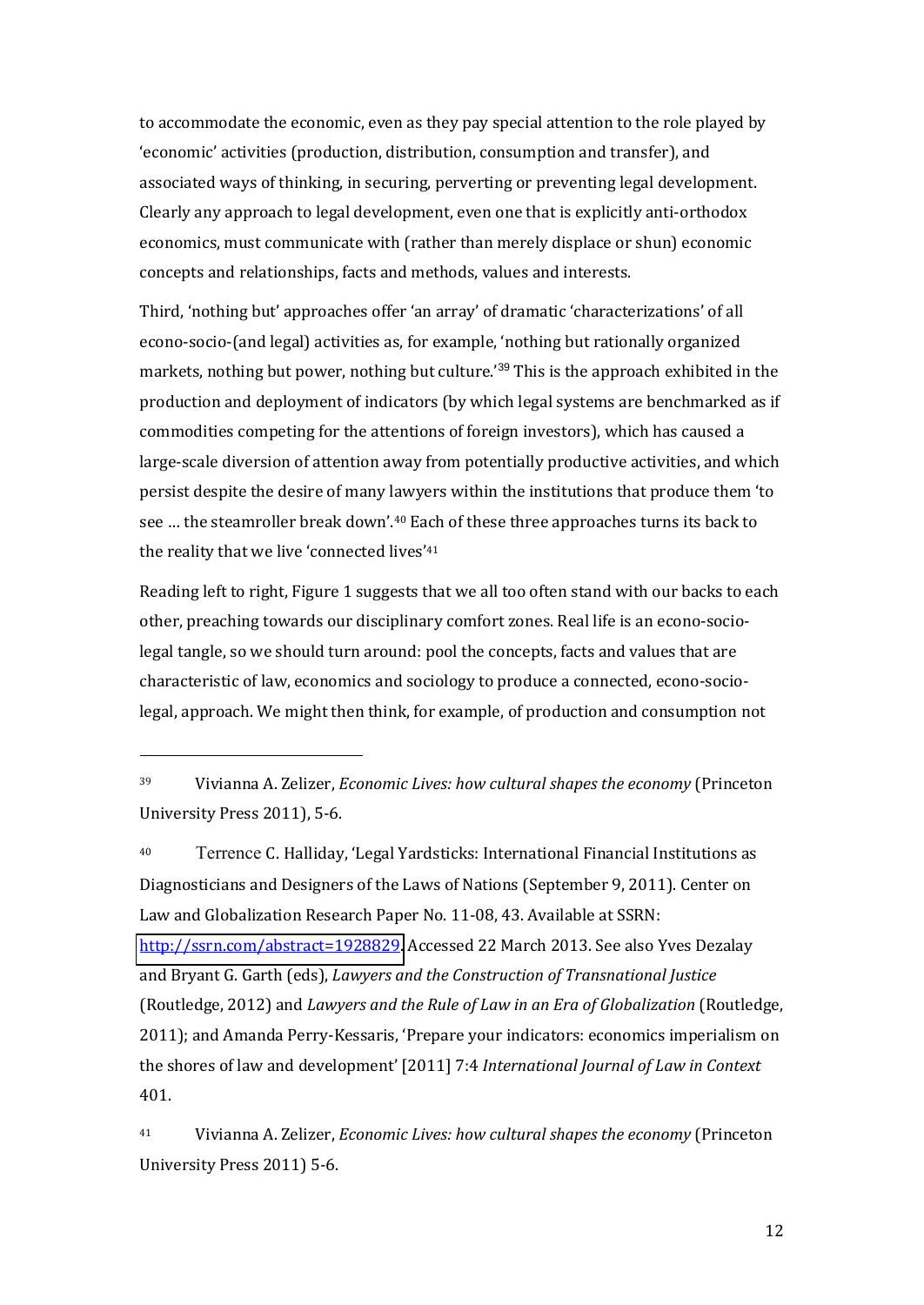as 'the economy', but as social activities with econo-legal dimensions; of laws and institutions not as 'the legal' but as econo-social constructs; and of actions and interactions not as 'the social' but as econo-legally significant aspects of social life.

#### [Figure 1 about here]

 $\overline{a}$ 

Connectedness is what the emergent scholarship of economic sociology of law (ESL) does best: it breaks with the convention of approaching different aspects of human life as categories, performed in isolation, and by entirely separate people. A sociological lens, specifically calibrated to avoid 'over-' and 'under-socialised' accounts, <sup>42</sup> is applied to the economic and legal, reinterpreting them as social phenomena—that is, as actions, interactions, regimes and rationalities which are created and performed by interconnected, multi-tasking human beings, acting individualistically and communally. The black-box of the economy is opened to reveal production, distribution, exchange and consumption as primarily social activities. Rules and institutions are unleashed from the legal, becoming more alive, and readily appreciable, as social actions and constructs. Organised along the existing threads of social life, this is an inherently interconnected approach: the economic and the legal, but also the micro and macro, local and transnational, empirical and abstract, are all placed on the same analytical page; and insights into how law can support productive economic activity flow organically to all. At the heart of this 'connected lives perspective' is a celebration of 'bridging'<sup>43</sup>-of disciplines, theories, methodologies and perspectives.<sup>44</sup>

Claims to be working in the realm of economic sociology of law demand, in the words of Fred Block, 'considerable humility'. For 'legal thinkers have been struggling with the empirical realities of economic activity for many years, and the ideas of important sociologists have been part of the background intellectual culture of legal thinkers for

<sup>44</sup> See further Julie Thompson Klein, *Crossing Boundaries: Knowledge, disciplinarities and interdisciplinarities* (University Press of Virginia 1996) 4-5.

<sup>42</sup> Mark Granovetter, 'Economic Action and Social Structure: the Problem of Embeddedness╆ (1985) 91 *American Journal of Sociology* 481.

<sup>43</sup> Vivianna A. Zelizer, *Economic Lives: how culture shapes the economy* (Princeton University Press 2011), 357 and 359.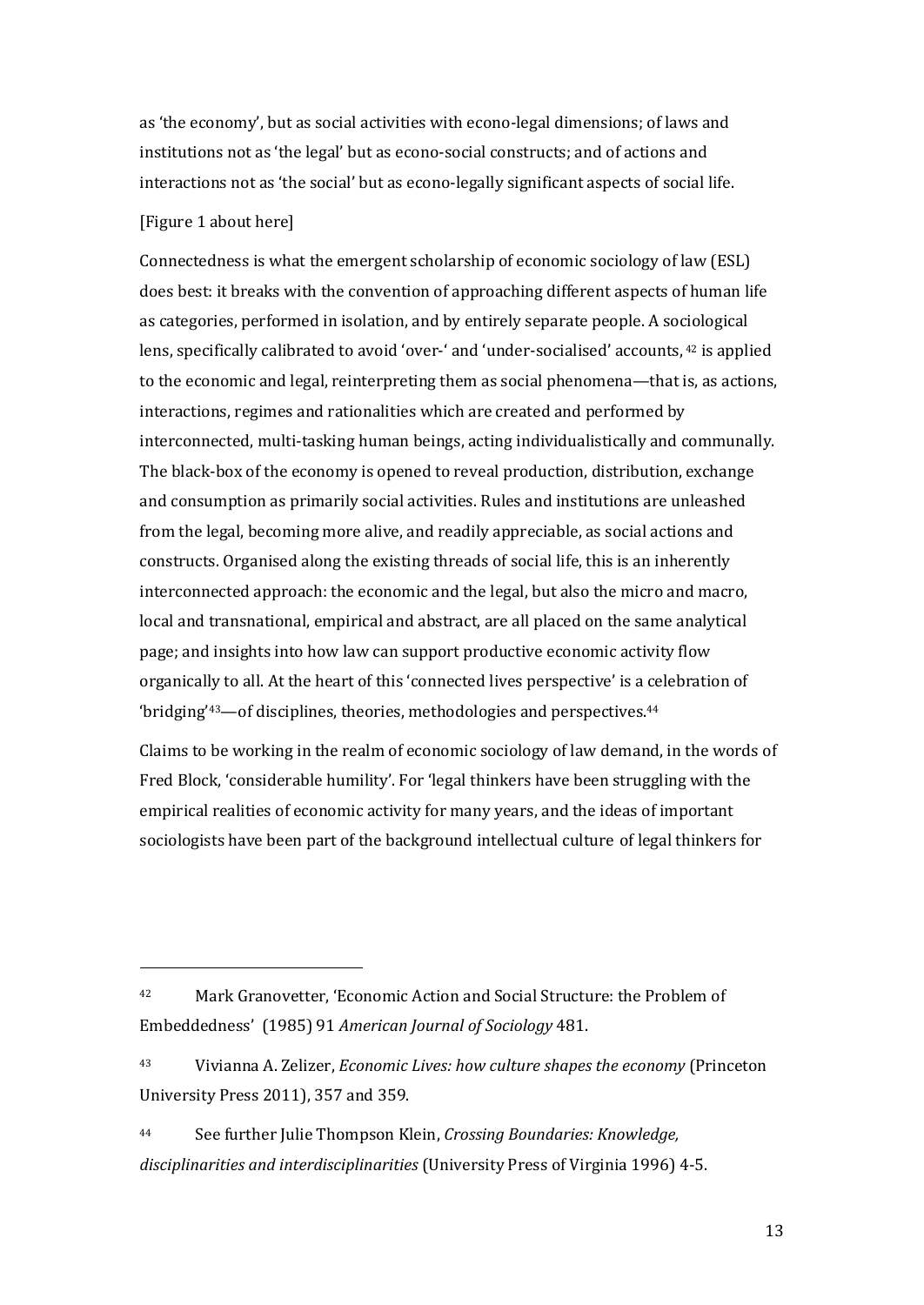three or four generations.<sup>45</sup> Two Karls (Marx and Polanyi) and a Max (Weber), to name but a few.<sup>46</sup> Indeed economist Amartya Sen's version of comprehensive development echoed many decades of inter-disciplinary legal research through which the doctrinal approach to law, which is to examine the text of law, has been supplemented with sociologically-informed emphasises on the constitutive, recursive relations that exist between law and its social context; and with critical approaches which emphasise the hidden subtext of law. Furthermore, an enormous range of work is in the sprit of ESL, covering issues from labour, social policy and gender; to regionalism, constitutionalism, the corporate form, high frequency trading, money, the construction of economic rationalities, micro-finance and law and development generally. <sup>47</sup> Such work has not tended to focus specifically on the development context, despite its obvious applicability, and despite the substantial attention and resources devoted by policy makers to legal development work. So existing scholarship must be both excavated and repurposed, if economic sociology of law is to act as a meta-frame of reference through which to consolidate, reflect and act upon them. A number of others have begun that process, and this is not the place for a full review.48 Instead, the following sections

 $\overline{\phantom{a}}$ 

<sup>46</sup> For a brief history see Sabine Frerichs, 'From Credit to Crisis: Max Weber, Karl Polanyi, and the Other Side of the Coin' in Diamond Ashiagbor, Prabha Kotiswaran and Amanda Perry-Kessaris (eds) *Towards an Economic Sociology of Law* (Wiley-Blackwell 2013), 7.

47 See for example, Diamond Ashiagbor, Prabha Kotiswaran and Amanda Perry-Kessaris (eds), *Towards an Economic Sociology of Law* (Wiley-Blackwell 2013) and (2014) *Northern Ireland Legal Quarterly* Special Issue 'Continuing towards an economic sociology of law'.

<sup>48</sup> See Richard Swedberg, 'The case for an economic sociology of law' (2003) 32 *Theory and Society* 1; Lauren B. Edelman and Robin Stryker, 'A Sociological Approach to Law and the Economy' in Neil J. Smelser and Richard Swedberg (eds) The Handbook of *Economic Sociology* (Princeton University Press 2005), 527-51; and Amanda Perry-Kessaris, 'Envisioning the econo-socio-legal' forthcoming in *Annual Review of Law and Social Sciences* 2015.

<sup>&</sup>lt;sup>45</sup> Fred Block, 'Relational work and the law: Recapturing the Legal Realist critique of market fundamentalism' in Diamond Ashiagbor, Prabha Kotiswaran and Amanda Perry-Kessaris (eds) *Towards an Economic Sociology of Law* (Wiley-Blackwell 2013), 27.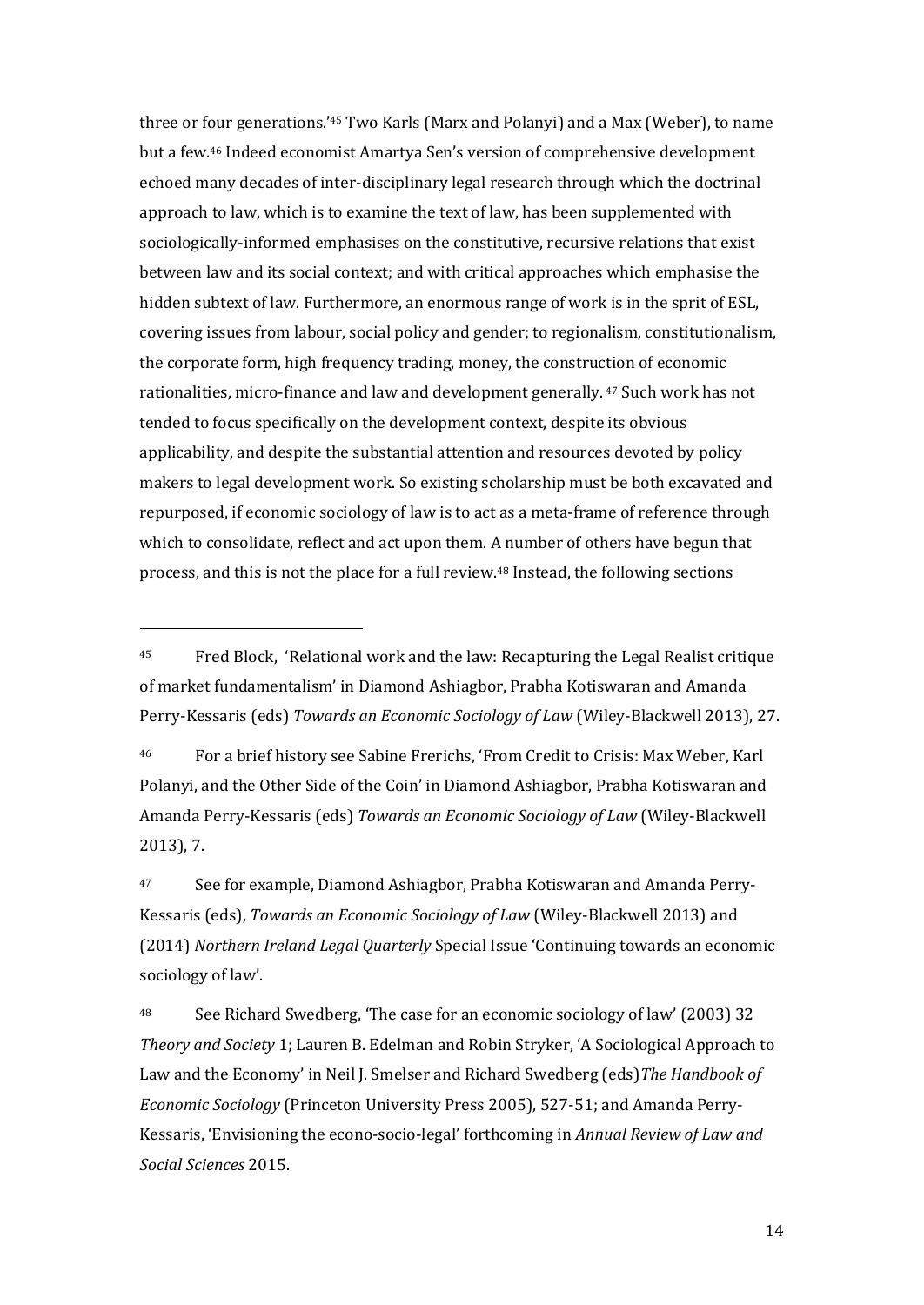gather together some key analytical, empirical and normative threads that run through econo-socio-legal approaches.<sup>49</sup>

#### *Analytical approach*

The analytical characteristics of an approach are to be found in the concepts and relationships through which it is organised. Economic sociology conceptualises both the 'legal' and the 'economic' as social phenomena that occur on all, interconnected, levels of social life: in the *actions* of individuals, their *interactions* with others, the *regimes* into which those interactions 'aggregate', and the *rationalities* that 'direct' them.<sup>50</sup> The following paragraphs explore each level in turn. Always at the centre of the analysis are human beings: a focus that is entirely consistent with a comprehensive development agenda. And these humans are social, for, as Karl Marx put it: 'The human is being is in the most literal sense a *ξωον ρολιτιχόη* [political animal], not merely a gregarious animal, but an animal which can individuate itself only in the midst of society'.<sup>51</sup>

#### [Figure 2 about here]

 $\overline{\phantom{a}}$ 

First, social *actions* centre on divergent values and interests. Figure 2 demonstrates one way to think about this is. Values and interests are illustrated by reference to the human body using Weber's typology of affective (heart), belief (head), traditional (foot) and instrumental (hand). This image reminds us that economic activities (production, distribution, consumption and transfer) are just one sub-type of instrumental social action connected, through multi-tasking human beings, with other forms of social action (instrumental and otherwise). For example, a woman might be at once pounding shea butter for sale to Body Shop International (hand), delighting in an inside joke told by her

50 Sabine Frerichs, 'Re-embedding neo-liberal constitutionalism: a Polanyian case for the economic sociology of law' in Christian Joerges and Josef Falke (eds.) *Karl Polanyi, Globalisation and the Potential of Law in Transnational Markets* (Hart 2011), 68. My emphasis.

<sup>51</sup> Karl Marx, *Grundrisse: Foundations of the Critique of Political Economy* (first published 1939, Martin Nicolaus tr., 2nd Peguin edn, 1993).

<sup>49</sup> This schema draws on Amanda Perry-Kessaris, 'What does it mean to take a socio-legal approach to international economic law?' in Amanda Perry-Kessaris (ed), *Socio-Legal Approaches to International Economic Law: Text Context Subtext* (Routledge 2013).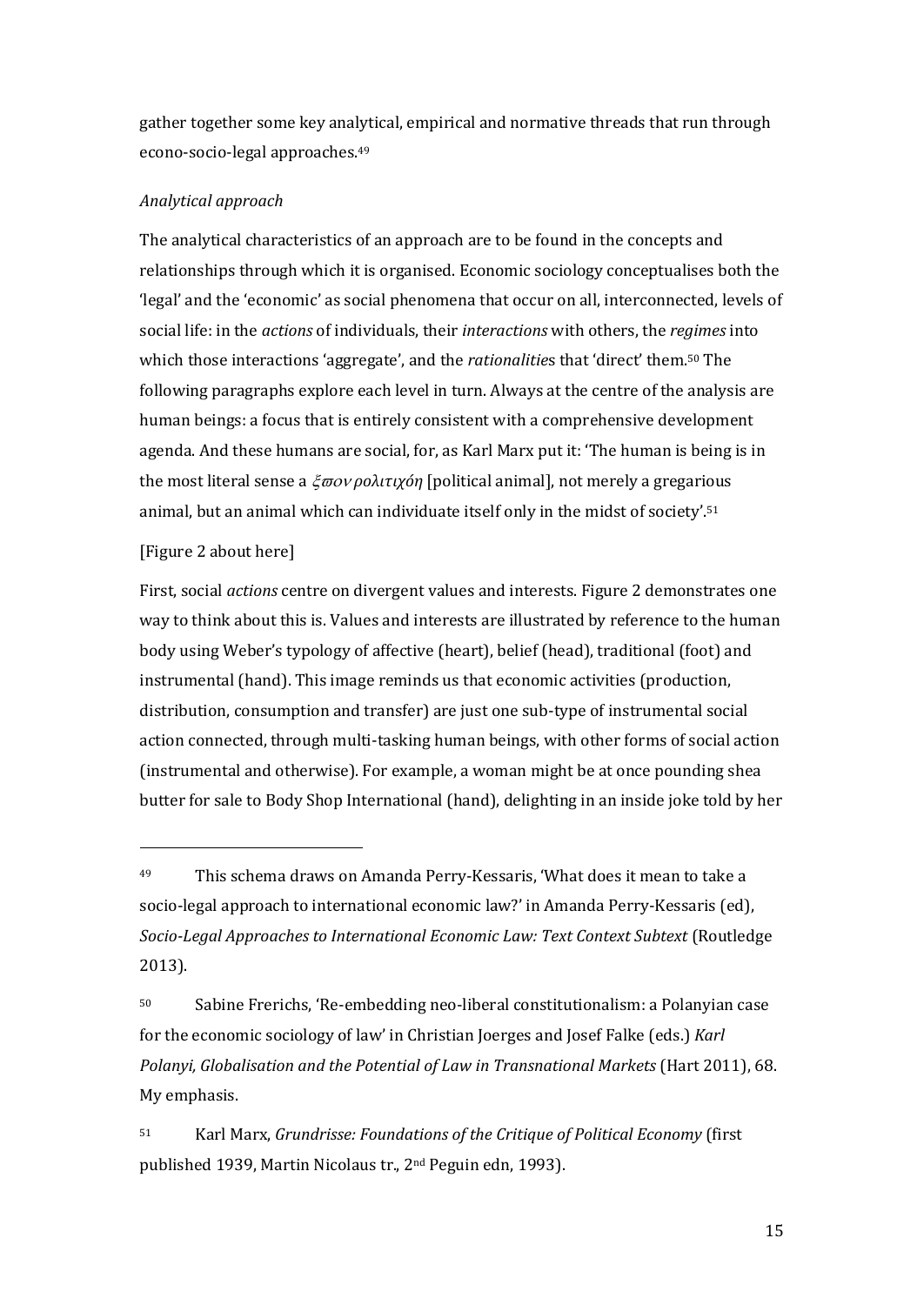dear friend (heart), telling an Ashanti cautionary tale (foot), and attributing her healthy constitution to the combined forces of evolution and God (belief).

Second, social *interactions* cover the full range of actions, and they occur at different intensities. Figure 2 shows two actors in four possible sets of interactions. The dominant motivation(s), or underlying values and interests, of their interactions is suggested by the part of the body to which lines connect. In only one example is the relation exclusively instrumental. In the other three examples the actors are connected by a more complex combination of values and interests. The intensity of their relationship is captured in the intensity of the line. Broken lines indicate ad hoc interactions. Solid lines indicate repeated interactions that are associated with a sense of belonging and trust. Here I am thinking of the actors as members of Roger Cotterrell's 'communal networks'—relatively stable interactions, grounded in mutual interpersonal trust and a sense of belonging; and of Viviana Zelizer's 'circuits of commerce'—boundaried interactions involving 'distinctive transfers' via 'shared media'.<sup>52</sup> Importantly, 'the same people participate ...simultaneously' in different 'networks' or 'circuits', economic or otherwise.<sup>53</sup> They are living 'connected lives' that defy 'separate spheres', 'hostile worlds' and 'nothing buts'. So for example, foreign investors, aid workers, government officials, project-affected-persons, legal professionals, are all likely to be engaged in multiple, sometimes overlapping and/or contradictory networks.<sup>54</sup>

Third, laws and other *regimes* are of sociological interest because they are social phenomena. They provide the regulatory and facilitative environments in which

 $\overline{\phantom{a}}$ 

<sup>52</sup> Roger Cotterrell, *Law, Culture and Society: Legal ideas in the mirror of social theory* (Ashgate 2006), 162-3. Zelizer uses 'commerce' in 'old sense' of 'conversation, interchange, intercourse and mutual shaping': Vivianna A. Zelizer, *Economic Lives: how culture shapes the economy* (Princeton University Press 2011), 314-5.

<sup>53</sup> Vivianna A. Zelizer, *Economic Lives: how culture shapes the economy* (Princeton University Press 2011), 316.

<sup>54</sup> See also Terrence Halliday's sociological analysis of the use of legal system indicators ('legal yardsticks') both within and outside international financial institutions (IFIs) in Terrence C. Halliday, 'Legal Yardsticks: International Financial Institutions as Diagnosticians and Designers of the Laws of Nations (September 9, 2011). Center on Law and Globalization Research Paper No. 11-08, p. 43. Available at SSRN: [http://ssrn.com/abstract=1928829.](http://ssrn.com/abstract=1928829) Accessed 22 March 2013.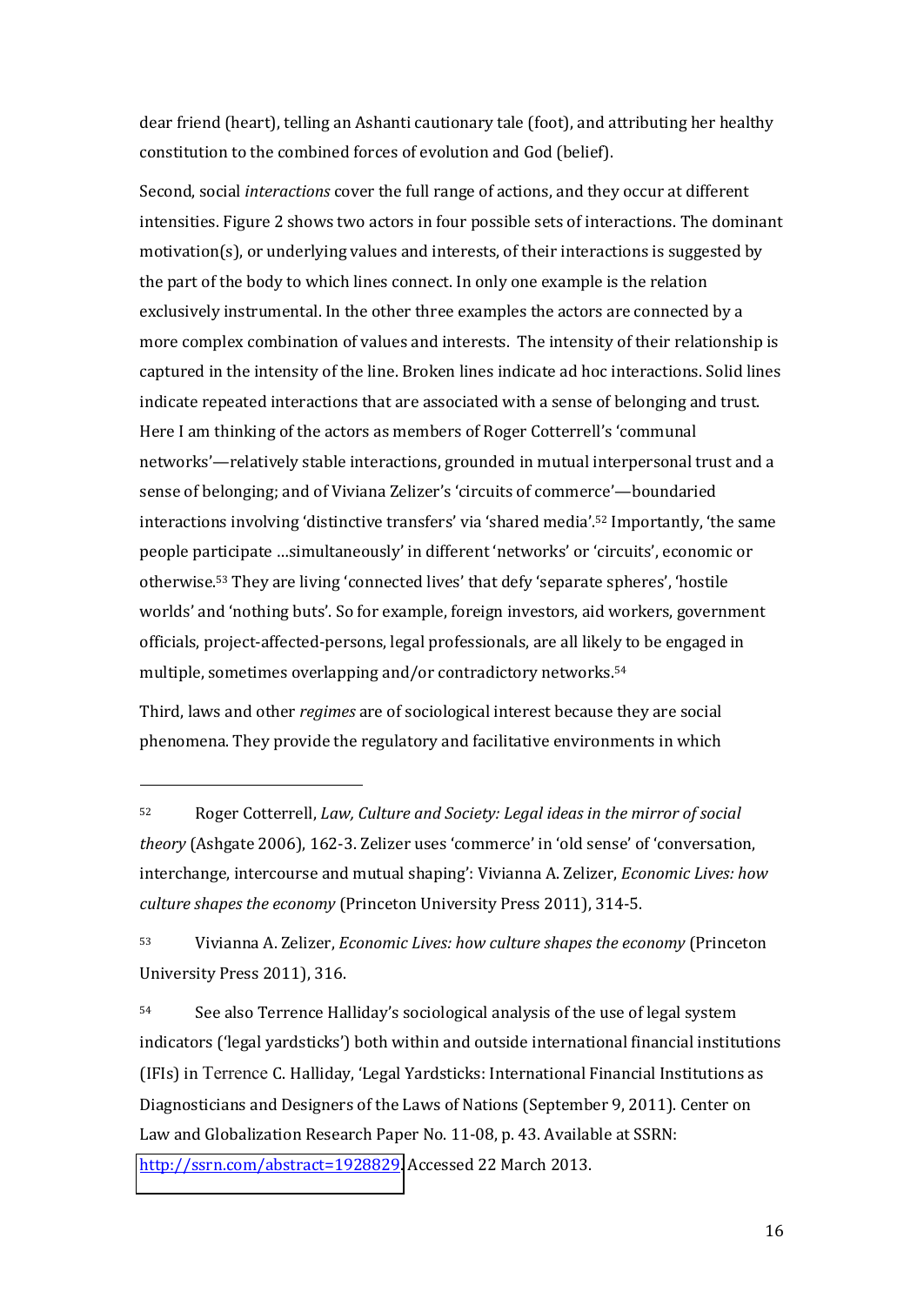economic activity takes place.55 Law is a means (or an obstacle) to improving human welfare when it triggers, facilitates or hinders (un)productive social action and interactions. It does this by expressing (or not) and coordinating (or not) the, often competing, values and interests that are central to different social actions; and by facilitating and encouraging (or not) participation in social life.56 Importantly, while law can support (or not) 'networks' or 'circuits', it cannot create them. In this context 'development' is about ensuring that law facilitates, or gets out of the way of, a greater range of relatively productive social actions. These actions may occur in the form of, but will not be limited to, 'markets'. Drawing on Sen, Tamanaha has observed that the 'connectedness of law' makes legal development absolutely *central* to human development: judicial institutions are key determinants of wellbeing because those legal institutions can facilitate or prevent econo-social improvements. At the same time, 'the connectedness of law' explains why much law and development programming, with its heavy emphasis on isolated and state-centric judicial reform, is so fundamentally *hopeless*: econo-social life can facilitate or prevent legal development.57 The connectedness of law is rooted in the connectedness of human beings—physically individual, always also socially connected. Chandra Lekha Sriram has made this point in relation to the use of criminal tribunals in societies affected by conflicts and atrocities, such as Sierra Leone and Kenya. Whether home-grown, internationally led or hybrid, such tribunals are expected to 'project important lessons to a society or a culture which is deemed to be damaged or lacking' a culture of, for example, respect for rule of law or human rights. But the institutions that are 'expected to deliver' these 'important

l

<sup>55</sup> Lauren B. Edelman and Robin Stryker, 'A Sociological Approach to Law and the Economy' in Neil J. Smelser and Richard Swedberg (eds), The Handbook of Economic *Sociology* (Princeton University Press 2005), 535-40.

<sup>56</sup> Roger Cotterrell, *Law, Culture and Society: Legal ideas in the mirror of social theory* (Ashgate 2006); as elaborated in Amanda Perry-Kessaris, *Global Business, Local Law: The Indian legal system as a communal resource in foreign investment relations* (Ashgate 2008).

<sup>57</sup> Brian Z. Tamanaha, 'The primacy of society and the failures of law and development' [2011] 44 Cornell International Law Journal 209, 214 and 222-4.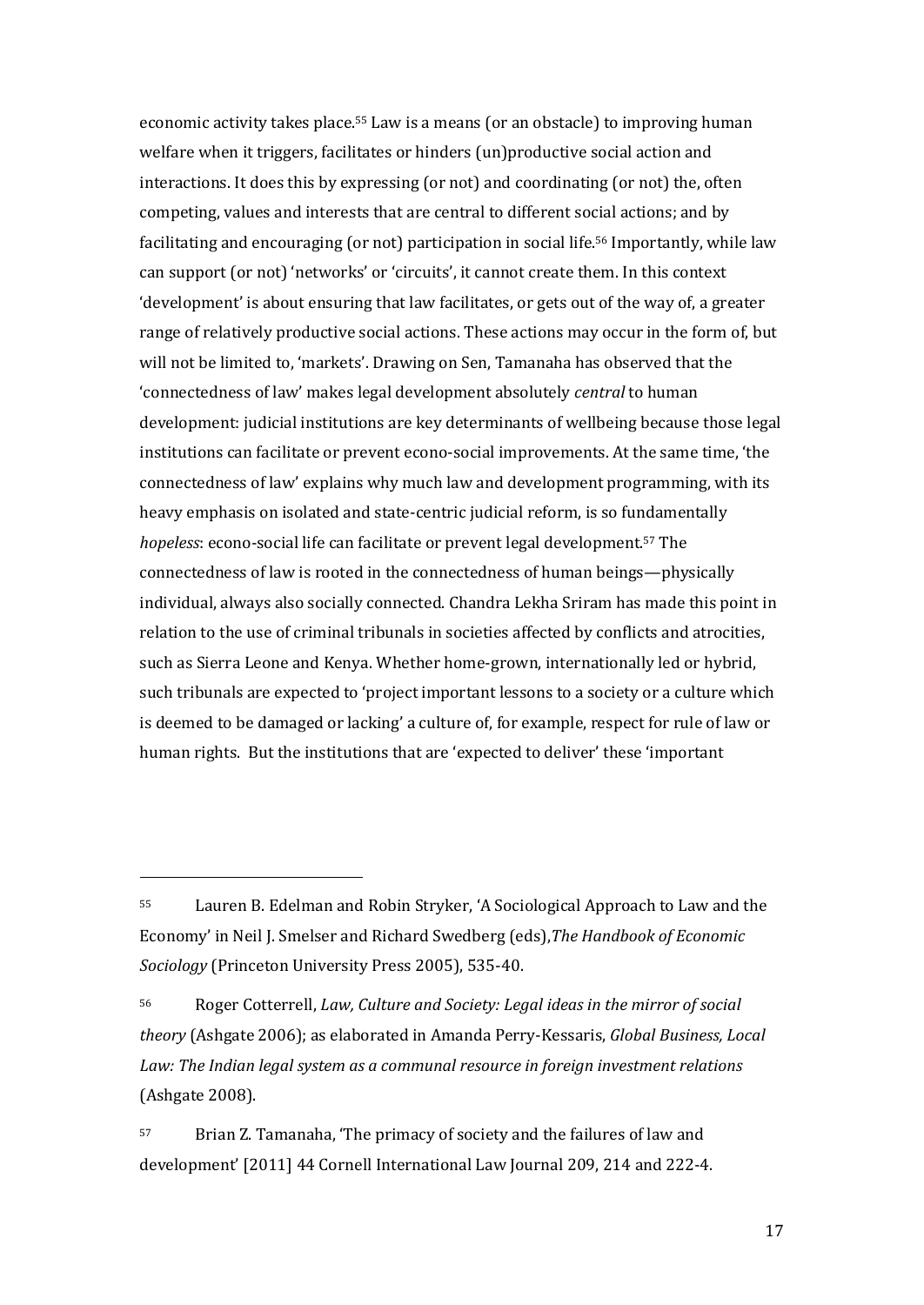messages to local culture' are often 'driven by' local or foreign 'elites' and the resulting processes often 'do not easily connect with a significant portion of the population'. $^{\rm 58}$ 

Fourth, *rationalities* are 'shared ways of apprehending the world'.<sup>59</sup> They may be based in disciplines (economics, law, sociology etc.), organisations (bureaucracies, religious groups etc.) belief systems and so on. They are of socio-legal interest to the extent that they are constitutive of, and constituted by, legal phenomena—in particular the creation, use, abuse, avoidance and destruction of laws.60 In a dictatorship, legal development follows the rationalities of the dictator, in a democracy, some mash-up of the rationalities of 'the people'. 'Law and development' has too often been about following, and reflecting in regimes, the rationalities of those who fund programmes. Since the 1980s, that rationality has been neoliberal. When we take a sociologically informed approach, we see rationalities as manifested in real people interacting across the full spectrum of affective, belief, traditional and instrumental relationships. This reminds us that there can be no general rule about whether legal development ought to, or indeed can, follow and reflect existing rationalities, or try to shift them.

So an econo-socio-legal approach prompts organised reflection upon the rationalities, and associated regimes, that are characteristic of the 'law and development' industry. This means that it is a useful and beautiful way to understand 'law and development' practice—policy, personnel, programming, institutions and scholarship—as econosocio-legal phenomena.

 $\overline{\phantom{a}}$ 

<sup>59</sup> John S. Dryzek, *The Politics of the Earth: Environmental discourses* (OUP 2005), 9 and Part 3.

<sup>60</sup> Lauren B. Edelman and Robin Stryker, ╅A Sociological Approach to Law and the Economy' in Neil J. Smelser and Richard Swedberg (eds) The Handbook of Economic *Sociology* (Princeton University Press 2005), 540-42. See also Amanda Perry-Kessaris, Reading the story of law and embeddedness through a community lens: a Polanyimeets-Cotterrell economic sociology of law?' (2011) 62(4) Northern Ireland Legal *Quarterly* 401.

<sup>58</sup> Chandra Lekha Sriram, 'Tribunals, legacies, and local culture: Lessons from some African experiences with international criminal justice' (Käte Hamburger Centre for Advanced Study 'Law as Culture' series forthcoming 2013). See also Gregory Massell, 'Law as an instrument of revolutionary change in a traditional milieu: The case of Soviet Central Asia╆ (1968) 2 *Law and Society Review* 179.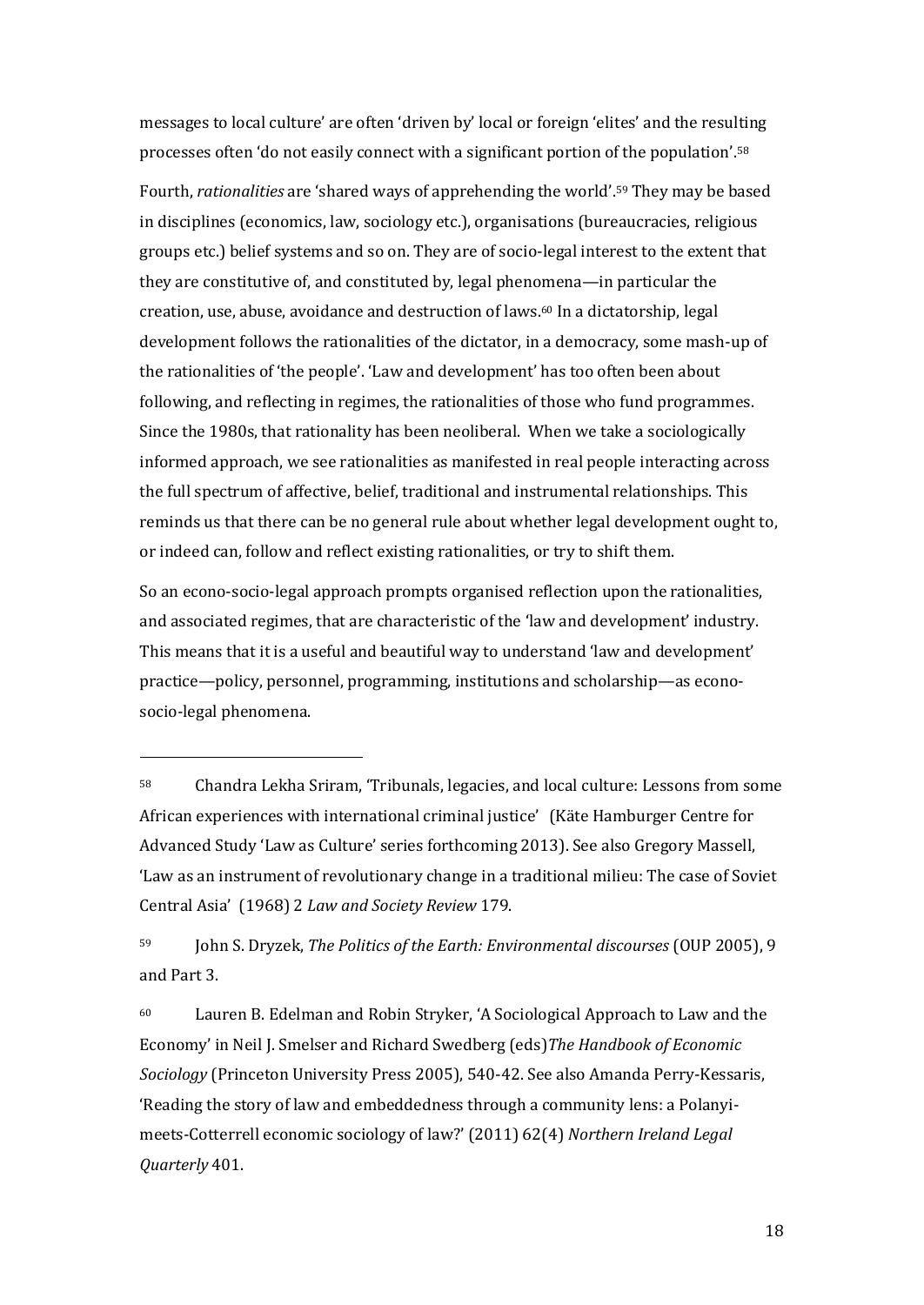#### *Empirical approach*

 $\overline{\phantom{a}}$ 

The 'empirical' characteristics of an approach are to be found in the *facts* and *methods* that are used to confirm, challenge or disprove the real-life existence of concepts and relationships. Sociology (unlike much of law, and of economics, with its concept-facts<sup>61</sup>) is distinguished by its commitment to the importance of such empirical confirmation. So an economic sociology of law necessitates a self-conscious emphasis on empirical manifestations of social (economic and legal) phenomena.<sup>62</sup>

Real life is best addressed using predominantly real life sources. 'Facts' ought to be collected from fieldwork, surveys, experiments and documentary research and subjected to both qualitative and quantitative methods of analysis.63 The Bank has been criticised from within for its excessive reliance on econometric analysis of survey data, which limits its ability to 'ask important questions about the social, cultural and political context within which development problems are embedded;' and causes it to 'miss important aspects of some critical economic issues', including the 'heterogeneity' of socalled 'informal' markets for labour, and the very existence 'marginal' markets for 'drugs, political favors, and sex'. Researchers cannot access these fields unless they have 'a strong degree of rapport with respondents' of the kind a questionnaire cannot cultivate.64 One example of a promising empirical intervention comes from Terrence Halliday and Bruce Carruthers' explicitly qualitative assessment of the post-Asian Financial Crisis creation, contestation and evolution of corporate bankruptcy norms. Through seven years of interviews with hundreds of informants, participating in negotiation meetings, and taking advantage of their observer status with a United

<sup>63</sup> Anthony Giddens, *Sociology* (Polity Press, 6th ed, 2009), Chapter 2.

64 Michael Bamberger, Vijayendra Rao and Michael Woolcock, 'Using mixed methods in monitoring and evaluation: experiences from international development' Policy Research Working Paper 5245 (World Bank 2010), 2.

<sup>61</sup> Deidre McCloskey, *The Secret Sins of Economics* Prickly Paradigm No. 4. (Prickly Paradigm Press 2002).

 $62$  For a detailed demonstration of one version of this method see Antara Haldar, 'Law and development in crisis: an empirical challenge to the current theoretical frames' in (2014 forthcoming) *Northern Ireland Legal Quarterly* Special Issue on continuing towards an economic sociology of law.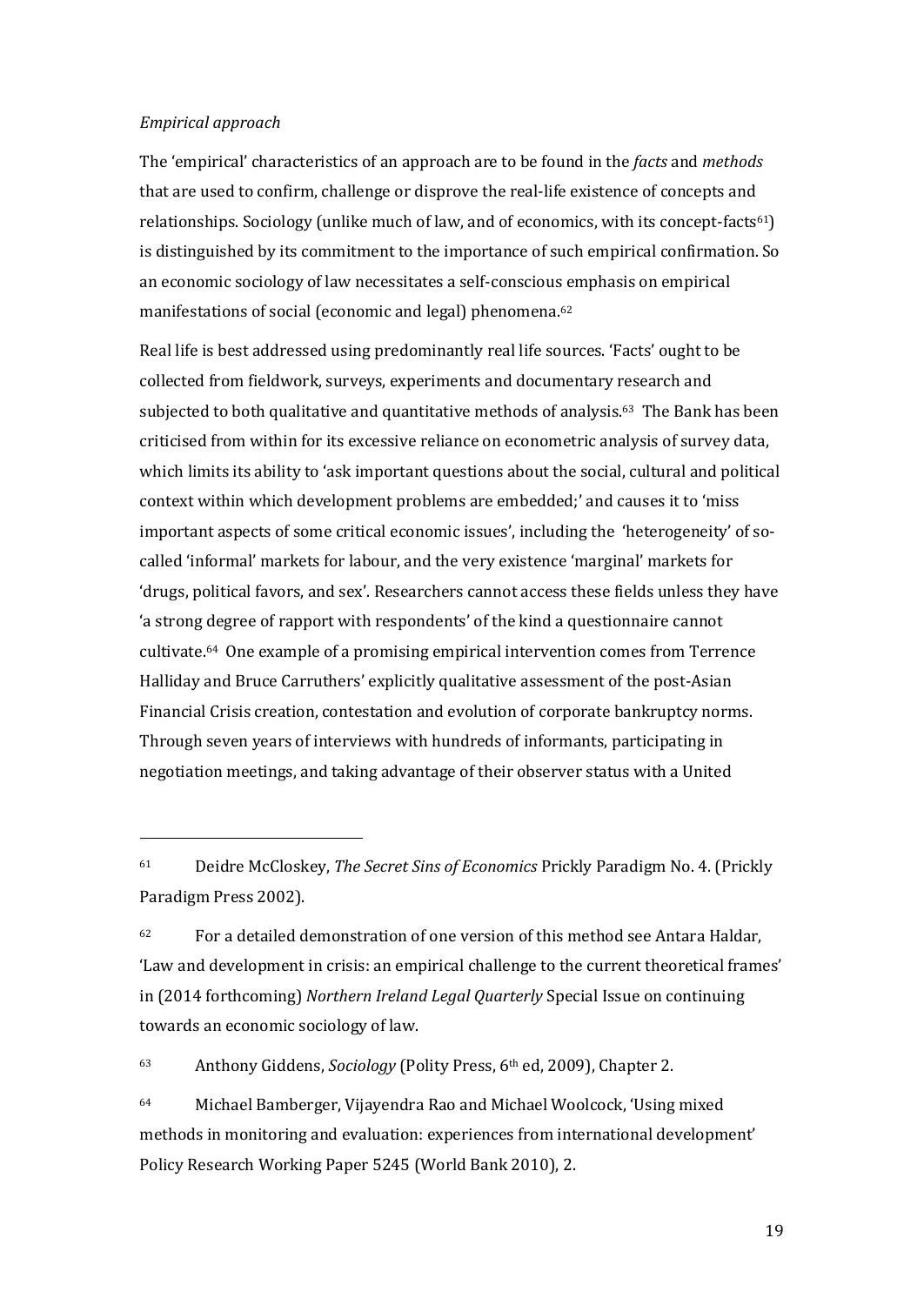Nations commission, they 'open [ed] the black box in which global policy norms are debated and decided'.<sup>65</sup>

The dominance of quantitative data makes it forever worth emphasising that numbers are no more reliable than words.66 Even the basic gross domestic product (GDP) statistics that are foundational to so much of the work of organisations such as the World Bank, have in recent years been shown to be astonishingly unreliable.<sup>67</sup> It is not too worrisome to have incorrect figures if you are interested tracing changes in those figures (e.g. economic growth); but it is catastrophic if you are interested in the size of the figure itself (e.g. actual GDP). These inaccuracies in GDP reside wherever there is informality, barter, geographical inaccessibility, dishonesty: in short everywhere. So that highly influential horde of econometric estimations which for example, claim positive relationships between GDP and legal institutions, 'are meaningless.' The main reason for their continuing dominance is, according to Jerven, the availability of data sets and

<sup>65</sup> Terrence C. Halliday and Bruce G. Carruthers, *Bankrupt: Global lawmaking ad systemic financial crisis* (Stanford University Press, 2009).

 $\overline{\phantom{a}}$ 

<sup>66</sup> It is also worth pausing to note that caution must be exercised even when constructing an empirical mixture, for quantitative methods favoured by economics tend to dominate. See for example Gary King, Robert O. Keohane and Sidney Verba, *Designing Social Inquiry: Scientific Inference in Qualitative Research* (Princeton University Press, 1994), outlining a qualitative approach to research based on the logic of quantitative approaches; and James Fearon and David Laitin, ('Integrating Qualitative and Quantitative Methods' in *Oxford Handbook of Political Methodology* (OUP 2010), which sets out the combination of statistical data-plus experiment-plus case study method that has become something of a standard among political scientists in the US. Thanks to Fiona Adamson for this point.

 $67$  For example, Morten Jerven notes that Ghana's GDP figures were recalculated and found to be 'almost double the size of what they previously thought and previously published.' The country went from 'poor' (eligible for concessional lending) to 'middle income' (ineligible) in one corrective swoop: Morten Jerven, 'The relativity of poverty and income: How reliable are African economic statistics?' (2010) African Affairs 109:434, 77-96.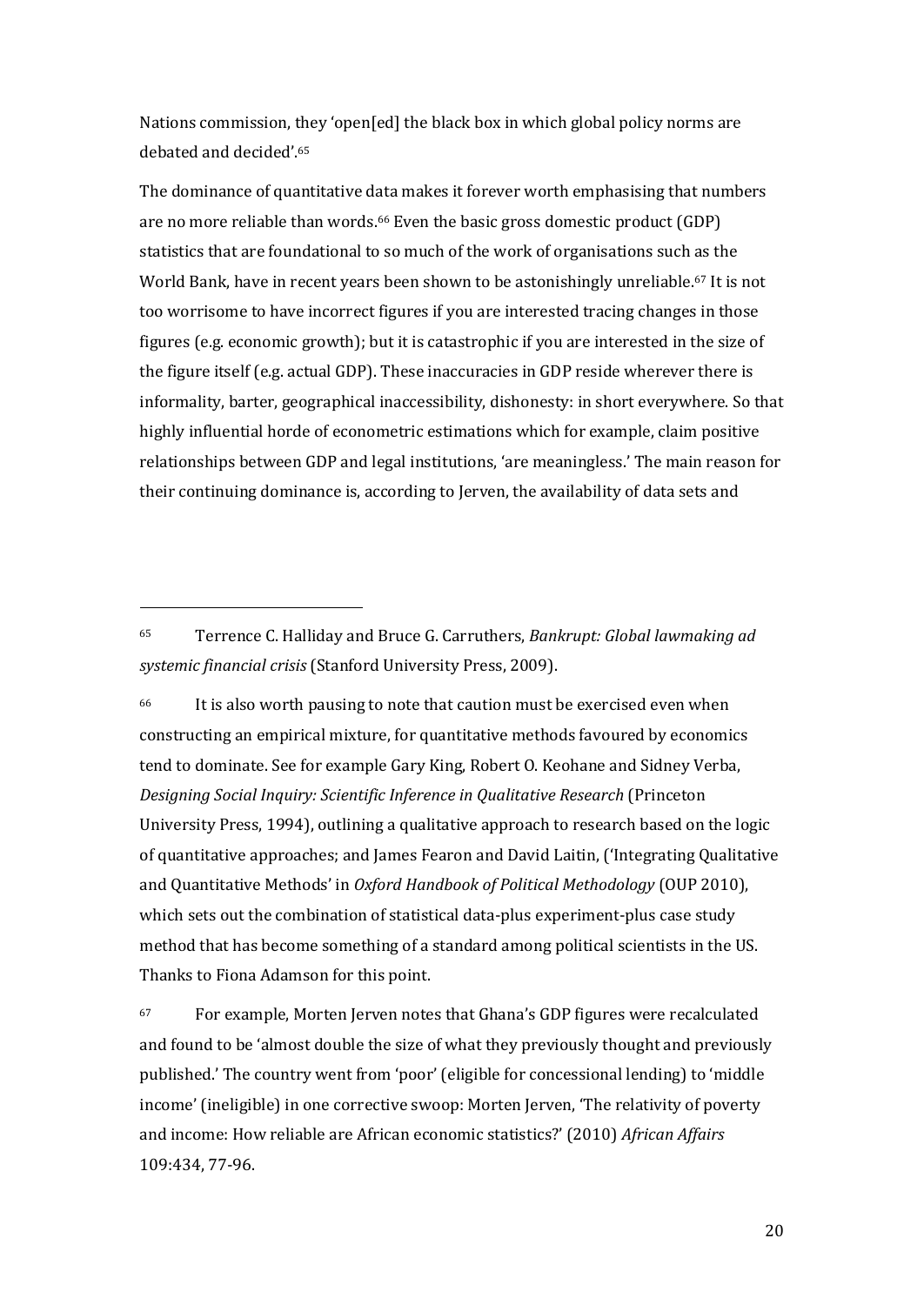computers, which make it so 'very easy to do research on the costs of economic development from your office'.<sup>68</sup>

Elsewhere, ostensibly quantitative methods are applied to fields that are entirely unsuited to measurement. For example, one influential working paper uses top-notch econometric methods to reach the startling conclusion that the absence of law is the cause of the ultimate state of lawlessness: civil war. Set aside the circularity and focus on the approach:

The authors set up a model in which institutions are endogenous and colonial origins affect civil wars through their legacy on institutions. The results indicate that institutions, *proxied by the protection of property rights, rule of law and the efficiency of the legal system*, are a fundamental cause of civil war. In particular, an improvement in institutions from the median value in the sample to the 75th percentile is associated with a reduction of 38 percentage points in the incidence of civil wars. Moreover, once institutions are included as explaining civil wars, income does not have any effect on civil war, either directly or indirectly.<sup>69</sup>

Or, to put it in more impenetrable and compelling form:

 $conflict<sub>i60-05</sub>=\alpha+\beta_1\lg dp<sub>i60</sub>+\beta_2\lg dp<sub>i60</sub>+\beta av_inst+\varepsilon_i$ 

 $av\_inst_i = \delta1col~orig + \delta_2$ lnmortal +  $\omega_i$ 

 $\overline{\phantom{a}}$ 

Or, to put it more transparently: We have a feeling that whether or not you have a civil war depends on who colonised you, which determines your 'institutions', which we can't measure, so we are using numbers which we think reflect legal things, which we think reflect institutions. We will now press 'Enter'.

The absence of data makes this exercise ostensibly quantitative but essentially qualititative. Some key questions for the legally trained: Do you recognise law as

69 Simeon Djankov and Marta Reynal-Querol, 'The Causes of Civil War' WPS4254 (World Bank 2007), 1. Emphasis added.

<sup>68</sup> Morten Jerven speaking to Russ Roberts (*Econtalk*, 7 January 2013) < http://www.econtalk.org/archives/2013/01/jerven\_on\_measu.html>. Accessed March 22 2013. See also Morten Jerven, *Poor Numbers: How we are mislead by African development statistics and what to do about it* (Cornell University Press, 2013); Amanda Perry-Kessaris, 'Finding and facing facts about legal systems and FDI in South Asia' (2003) 23:4 *Legal Studies* 649.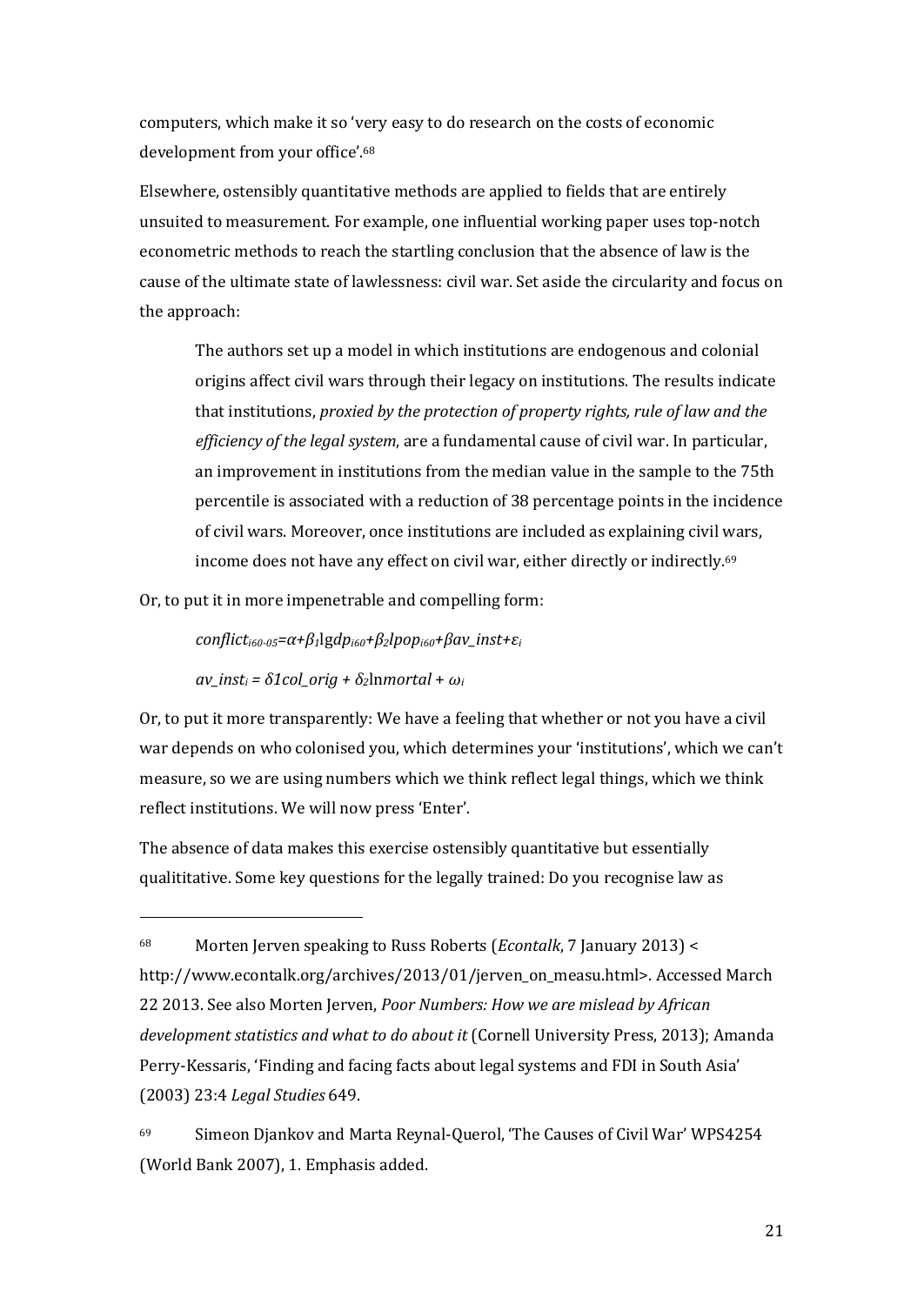represented in this paragraph? If not, are you nonetheless secretly convinced that something significant has been found? ). 'Institutions' are more than 'protection of property rights, rule of law and the efficiency of the legal system', and they are determined by more than one-off 'colonial origins'. More generally, 'poverty' is more than the absence of 'income'; and association, it is always worth reiterating, is not causation (there may be no link, a reverse link or a separate cause affecting both variables). And what of the only really pressing question: how to pop up to that magic 75th percentile, with the associated gain of 38 percentage points less civil war? There is nothing to see here.

A welcome contrast is provided by Abhijit Banerjee and Esther Duflo-two academicpractitioner economists who are relatively in touch with their inner sociologist. In a passage that would have socio-legal scholars (and legal comparitivists) nodding enthusiastically, they note that the 'INSTITUTIONS' upon which economists and political scientists lavish most of their attention, such as property rights and democracy, are 'realised, on the ground, through many specific local *institutions*.' For example, property rights 'are constituted by a wide range of laws—about who can own what...,what ownership means..., how the combination of the legal system and the police acts to enforce those laws..., and much more.' So to properly 'understand the effect of institutions on the poor what is needed is a shift in perspectives from INSTITUTIONS in capital letters to institutions in lower case—"the view from below."<sup>70</sup> Banerjee and Duflo emphasise that the implicit movement away from the 'big questions' and 'big answers' beloved of academics and policy makers does not constitute a scaling back of aspirations for, or commitment to, improving human wellbeing.71 It is, they contend, *simply more effective to approach development through lives of real people*. If all of this sounds too expensive, no problem: empirical research is likely to be less costly than illconceived legal reform, so all we need to do is sit tight until we can afford to the research.

l

<sup>70</sup> Abhijit V. Banerjee and Esther Duflo, *Poor Economics: Barefoot hedge-fund managers, DIY doctors and the surprising truth about life on less than \$1 a day* (Penguin 2010), 243.

<sup>71</sup> Ibid, 237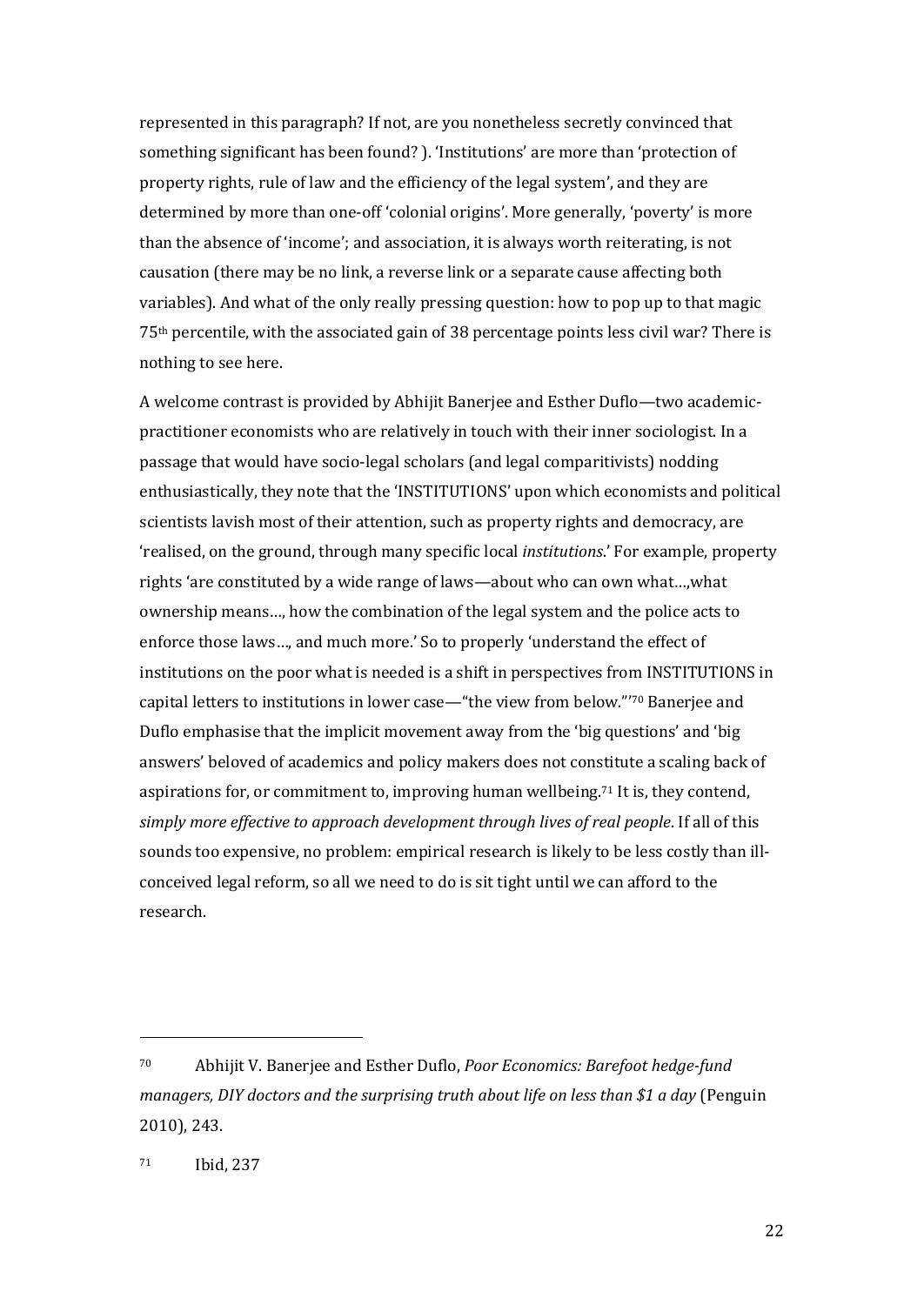#### *Normative approach*

l

The normative characteristics of an approach are found in the *values* and *interests* that it foregrounds or privileges. Sociology is, in the words of Roger Cotterrell, fundamentally concerned with 'seeking similarity' and 'appreciating difference'.<sup>72</sup> Likewise, Zelizer sees her work as a historian-dubbed-economic-sociologist 'partly as rescue operation' to assist those who are interested in the econo-socio (including legal) to 'recognize similar forms of interpersonal negotiation and cultural accumulation in a wide range of settings, whether or not they belong to the traditional subject matter of economics'.<sup>73</sup> She sees contemporary economic sociology as building a hopeful space thanks both to its emphasis on difference ('the variable quality, intensity, meaning, and consequences of relational ties among economic actors'); and its search for similarity in unexpected places (beyond 'firms and markets' and onwards to, for example, 'households, informal economies...microcredits, migrant remittances').<sup>74</sup>

There remains disagreement among sociologists as to whether action should be taken to prioritise certain values and interests over others. In this respect it can be distinguished from mainstream economics, which has long pretended to be value-free. At the minimum, an economic sociology of law must identify the values and interests present in all levels, forms and types of (econo-legal) social life; as well as the relationships between them. For example, in this era of 'public-private partnerships' and 'third sectors', development encounters often involve three sets of actors: private, state and civil society. Research into development processes often focuses on the perspective of one of these sets of actors, resulting in 'a patchy collection of parallel accounts, which do

<sup>72</sup> Roger Cotterrell, 'Seeking similarity, appreciating difference: comparative law and communities' in Andrew Harding and Esin Örücü (eds), *Comparative Law in the 21st Century* (Kluwer Law International 2002).

 $73$  Ibid, p. 10. See Fred Block, 'Relational work and the law: Recapturing the Legal Realist critique of market fundamentalism' in Diamond Ashiagbor, Prabha Kotiswaran and Amanda Perry-Kessaris (eds) *Towards an Economic Sociology of Law* (Wiley-Blackwell 2013).

<sup>74</sup> Vivianna A. Zelizer, *Economic Lives: how culture shapes the economy* (Princeton University Press 2011), 6.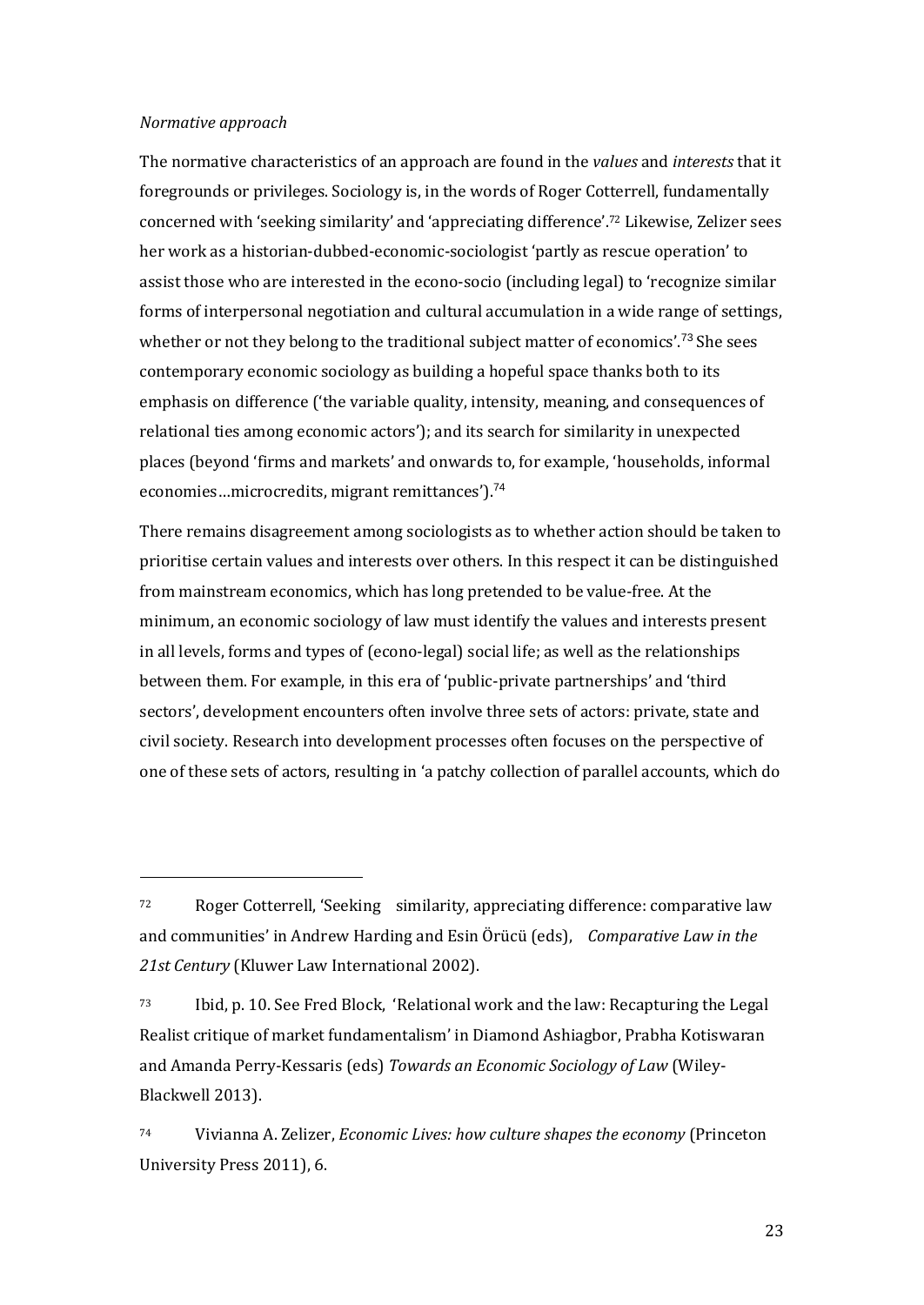little to build upon or influence each other.' Economic sociology of law offers the missing 'integrated analysis of the interests, values and legal needs' of all three sets actors.'75

The very practical significance of this normative approach is visible in a recently completed case study of the wind energy sector in Cyprus where an integrated account of the values and interests that are at stake in legal development has facilitated a number of significant new insights. Until this year Cyprus has been categorised under the Kyoto Protocol as a developing country whose wind farms can produce carbon credits under the Clean Development Mechanism. Interviews and secondary materials revealed that competing rationalities dominate the two relevant legal regimes (economic rationalism and administrative rationalism in the case of the Kyoto carbon emissions regime, and democratic pragmatism and administrative rationalism in the case of the Aarhus participation regime); furthermore there were fundamental mismatches between the worlds envisaged by the regimes' creators, and real-life interactions among developers, engineers, regulators, project-affected persons and civil society actors in Cyprus. Crucially, those mismatches were sometimes to the benefit of developers, project-affected persons and/or government actors, and sometimes to their detriment; but never to the clear benefit of the electricity consumers of Cyprus or the many millions affected by climate change globally.<sup>76</sup>

#### *Coda*

 $\overline{\phantom{a}}$ 

This article began with the observation that Law and Development is in a mess and economic sociology of law might help to tidy it up. Yet econo-socio-legal approaches are themselves ostensibly messy. And this is how it should be. As Edelman and Stryker, leading proponents of sociological approaches to econo-legal life, point out, 'by introducing the legal and cultural construction of preferences and the social embeddedness of economic action' sociologically informed approaches are 'necessarily ... less elegant' than economic approaches. True: while economic answers may be 'clear',

<sup>76</sup> Amanda Perry-Kessaris, ╅*Anemos*-ity*, apatheia, enthousiasmos*: An economic sociology of law and wind farm development in Cyprus' 40:1 *Journal of Law and Society* 2013 Special Issue on Towards an Economic Sociology of Law 68-91.

<sup>75</sup> Amanda Perry-Kessaris, *Global Business, Local Law: The Indian legal system as a communal resource in foreign investment relations* (Ashgate 2008), 4-5.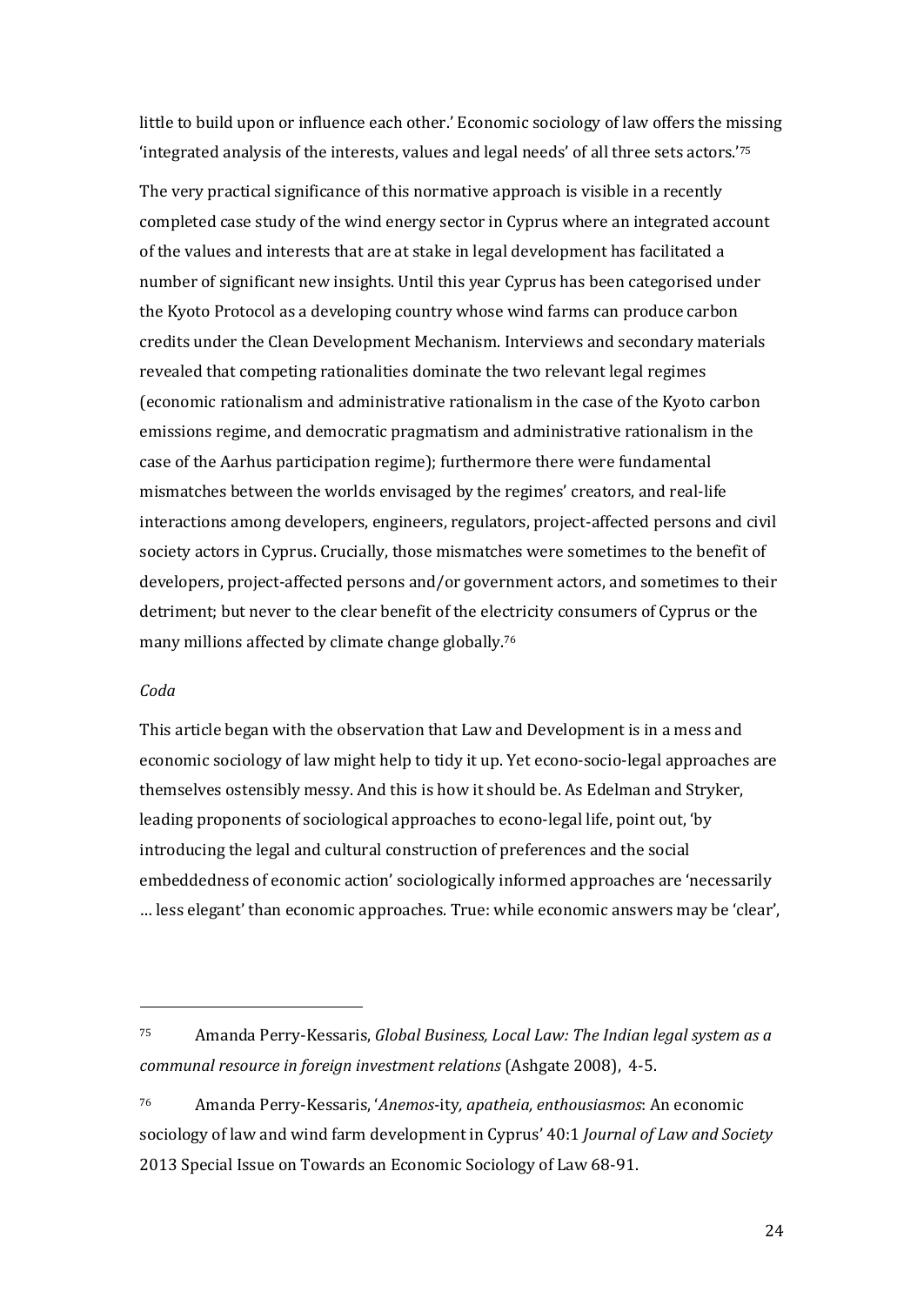sociological answers may be 'murky' or not 'definitive'. However, 'what is lost in parsimony will be gained in accuracy because life—even economic life—is complex'.77

#### **Connection through visualisation**

 $\overline{a}$ 

'Work for life and not for palaces, temples, cemeteries, and museums. Work in the midst of *everyone*, for *everyone*, and with *everyone*.' Aleksandr Rodchenko, 1921<sup>78</sup>

If it is to be widely applicable, open to challenge and therefore, robust, an econo-sociolegal approach to development must be communicable across disciplines, as well as between academic, practitioner and public audiences. 'Law and development' is a fundamentally interdisciplinary field of thinking and practice, so it is difficult to communicate clearly and engagingly. It is also a field of great economic and political significance, about which the public both want to know, and can teach researchers, much. So it is important to communicate it clearly and engagingly.

Even if one were to accept that economic sociology is beautiful and useful, and might get legal development out of its present pickle, how best to communicate it? 'It is difficult enough', wrote painter Paul Klee, to 'arrive at a conception of a whole which is constructed from parts belonging to different dimensions'—and 'still more difficult to help another to such a comprehensive view.' This is especially true when we restrict ourselves to 'conveying' such a view using the inherently 'consecutive' and 'temporal' medium of the 'spoken word'.<sup>79</sup> How often, and how soon, do we glaze over during the definitional stage of a presentation? Writing things down can help, because it allows us to flit forwards and backwards through a series of words. But it is easier to begin to make sense of multidimensional communications when they are presented succinctly on one, actual or notional, page.

The requisite level clarity and directness can be achieved through visual rhetoric. It is commonly reported that we remember just 10 percent of what we hear and 20 percent

<sup>77</sup> Lauren B. Edelman and Robin Stryker, 'A Sociological Approach to Law and the Economy' in Neil J. Smelser and Richard Swedberg (eds) The Handbook of Economic *Sociology* (Princeton University Press 2005), 528.

<sup>78</sup> Quoted in Ellen Armstrong (ed), *Graphic Design Theory: readings from the field* (Princeton Architectural Press 2009), 24.

<sup>79</sup> Quoted in Edward Tufte, *Envisioning Information* (Graphics Press 1990), 15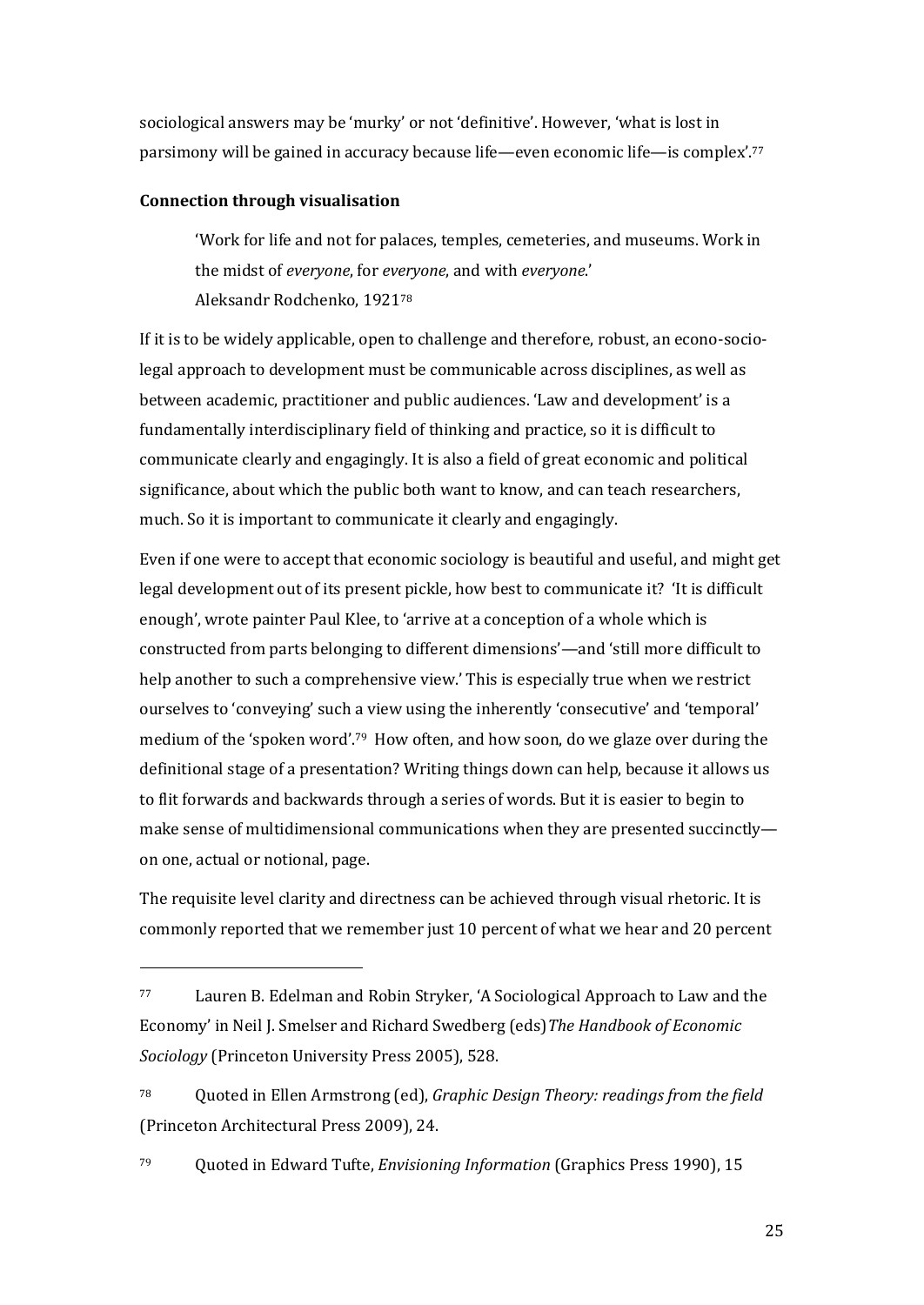of what we read, but 80 percent of what we see and do; and that over 80 percent of the information we absorb is visual.<sup>80</sup> So it is unsurprising that rule makers and breakers have long used graphic methods to communicate legal developments:<sup>81</sup> from the pillars of the Emperor Ashoka (240 BCE), $82$  to the posters used by settlers to explain the Rule of Law to the indigenous peoples of Australia (1800s),<sup>83</sup> to the defacement of coins by Suffragettes (early 1900s), $84$  to contemporary diagrams appearing in the publications of the World Bank.<sup>85</sup>

There is plenty of space for visual material, whether two or three dimensional, moving or still; to be created by or for researchers, with a view to engaging with academic, policy and public audiences.86 With mild regrets to Morris, this would be a documentary, rather than aesthetic, project. For, as artist Malcolm Hughes observed: 'When you talk about aesthetic it's as though arrows are pointing inwards into the [image] you are discussing. When you talk about the documentary, the descriptive, the arrows are going outwards into the social world.'87 Graphic design is of particular interest in this context,

<sup>80</sup> Jerome Bruner, *Actual Minds, Possible Worlds* (Harvard University Press 1987).

 $\overline{\phantom{a}}$ 

<sup>81</sup> See also Peter Goodrich, *Legal Emblems and the Art of Law:* Obiter depicta *as the Vision of Governance* (Cambridge 2014).

<sup>82</sup> Neil MacGregor, *A History of the World in 100 Objects* (Viking Books 2011), Chapter 32.

83 Desmond Manderson, 'The Law of the Image and the Image of the Law: Colonial Representations of the Rule of Law' (2012–2013) 57 *N.Y.L. Sch. L. Rev.* 153, 156.

<sup>84</sup> Neil MacGregor, *A History of the World in 100 Objects* (Viking Books 2011), Chapter 95.

85 For a critique of one example see the forthcoming entry by Kerry Rittich on the Thinking into|about Practice Project at http://www.kent.ac.uk/law/tiap.

86 For an invaluable and critical introduction to visual methodologies see Gillian Rose *Visual Methodologies* (2013 Sage Publications). See for example the Visual Rhetoric project of the London College of Communication and the London School of Economics in which social scientists are matched with graphic designers to produce visualisations: [http://www2.lse.ac.uk/intranet/LSEServices/TLC/whatWeDo/visualRhetoric.aspx.](http://www2.lse.ac.uk/intranet/LSEServices/TLC/whatWeDo/visualRhetoric.aspx)

<sup>87</sup> Malcolm Hughes quoted in Elizabeth Chaplin, *Sociology and Visual Representation* (Routledge 1994), 197.

26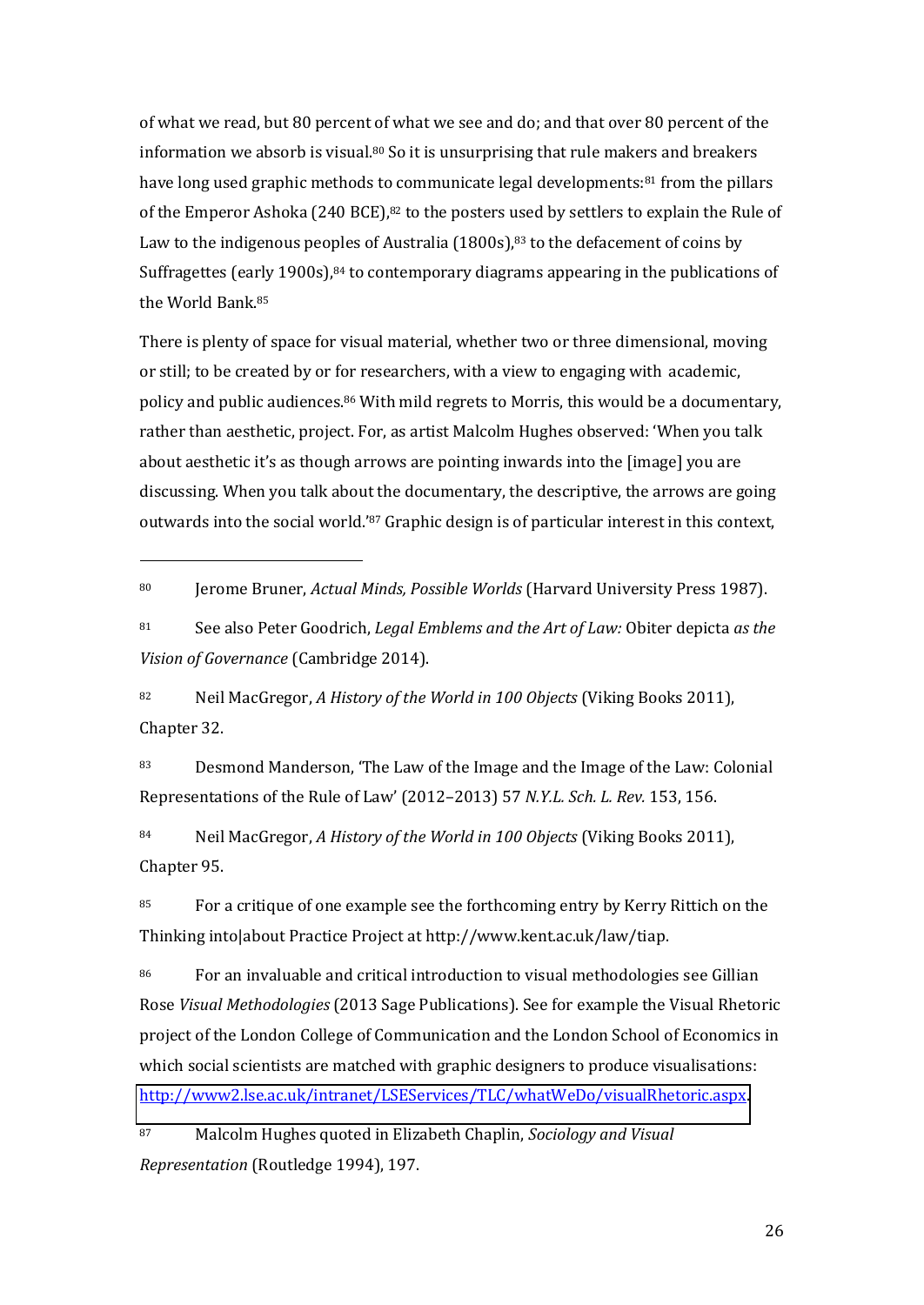for while ambiguity and multiplicity are welcomed in other disciplines within the fine arts, in design they are traditionally seen as signs of failure. A central purpose of graphic design is to communicate a uniform message to diverse audiences, so it has huge potential to generate interest and debate, reduce confusion and highlight gaps and conflicts; at every stage of the research process (conceptualisation, data collection, analysis, dissemination); not least in an interdisciplinary, cross-cultural and contentious field such as 'law and development'.88

Graphic design is rich and diverse field, of which it is only possible to give a hint in a publication of this size and non-visual orientation. So the following paragraphs give a touch on just two aspects of graphic design: typography and information design. Graphics are presented throughout this paper as experimental gestures towards the communicative potential of a visualized economic sociology of legal development.

#### *Typography*

 $\overline{\phantom{a}}$ 

In an iconic 1930 lecture, typographer Beatrice Warde declared it to be 'sheer magic' to 'be able to hold a one-sided conversation by means of black marks on paper with an unknown person halfway across the world.' She spoke of written and verbal communication as 'quite literally forms of *thought transference*', arguing that 'it is this ability and eagerness to transfer and receive the contents of the mind that is almost alone responsible for human civilization.'89

In some cases lettering and type are the message. So, for example, in Figure 3 solid modular lettering is manoeuvred to express the idea that neither law itself, nor perspectives on law, is solid, impermeable or unchanging (Figure XX). Law may create a shadowy world of knock on effects, it may work in exactly the opposite direction to that intended, it may be hollow and useless, it may misfire, and it may dissemble entirely.

 $88$  However, as in many other disciplines, the 'cultural turn' has seen a widening call for designers to acknowledge the roles played by (multiple) human perception(s). See Abbot Miller and Ellen Lupton, *Design Writing Research: writing on graphic design* (Phaidon 1999), 62

<sup>89</sup> Beatrice Warde, 'The Crystal Goblet: or why printing should be invisible'. Lecture delivered to the British Typographers' Guild at the St Bride Institute on October 7th, 1930. Quoted in Ellen Armstrong (ed), *Graphic Design Theory: readings from the field* (Princeton Architectural Press 2009) 40.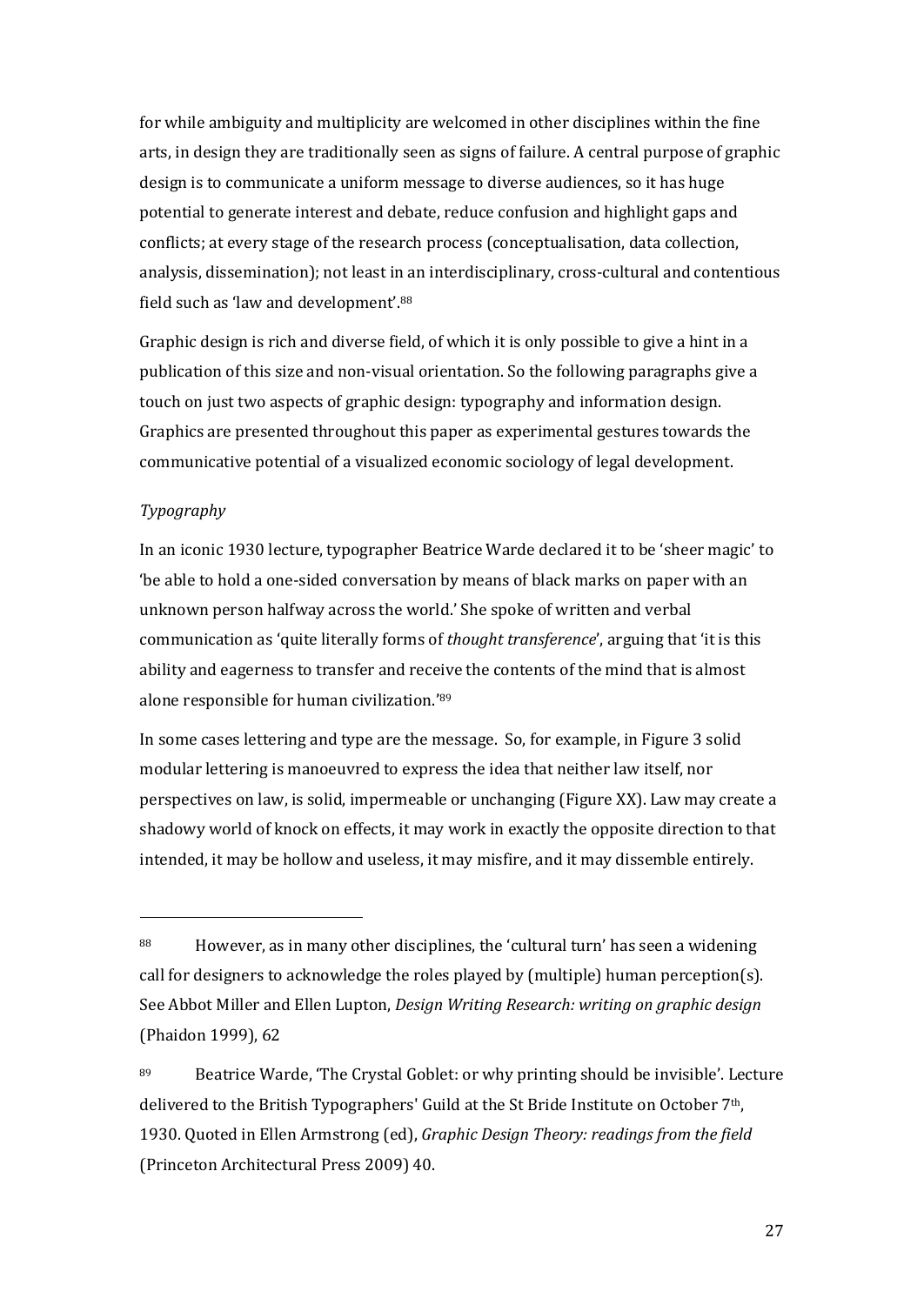#### [Figure 3 about here]

Likewise, in Figure 4, multiple typefaces are used to communicate the bringing together of four distinctive empirical, normative and analytical approaches into one economic sociology of law and development. The starting letter of each discipline is set in a typeface that evokes the character of the discipline: (E)conomics in Wim Crouwel's modular, geometric New Alphabet (1967); (S)ociology in Eric Gill's open, humanist 'Gill Sans' (1928); (L)aw in John Baskerville's eponymous aspirational yet traditional serif (1757), and (D)evelopment in Robert Middleton's rough and ready Stencil (1938). In the final section, the disciplines resolve into a fairly harmonious inter-disciplinarity, using variations from a single family: Martin Majoor's (1990-1993) FFScala and FFScala Sans.

#### [Figure 4 about here]

In other cases, the designer's mission is to render typography invisible. Indeed Beatrice Warde herself charged typographers to create 'crystal goblets': vessels through which to transfer unencumbered the messages of which they are custodian. This is the design ethos that commonly underlies information design.

#### *Information design*

l

Information design includes everything from instruction manuals, to maps and signage, to quantitative data visualisation tools.90 A central objective of information design is to reduce levels of 'information anxiety', which is 'produced by the ever-widening gap between what we understand and what we think we should understand'.<sup>91</sup> Information design is intended to convert data into usable material. Data are 'raw...symbols or isolated and non-interpreted facts', available in ever-increasing amounts to all humans, including socio legal scholars. *Data* become useful when they have been transformed through interpretation—into *information*.<sup>92</sup> The full potential of that information is realized when it is transformed onwards to knowledge and, at the end of the

<sup>90</sup> See for example the work of Hans Rosling at http://Gapminder.org.

<sup>91</sup> Richard Saul Wurman, *Information Anxiety* (Doubleday 1989), cover page.

<sup>92</sup> Sigmar-Olaf Tergan and Tanja Keller, *Knowledge and Information Visualization: Searching for Synergies* (Springer 2005), 3.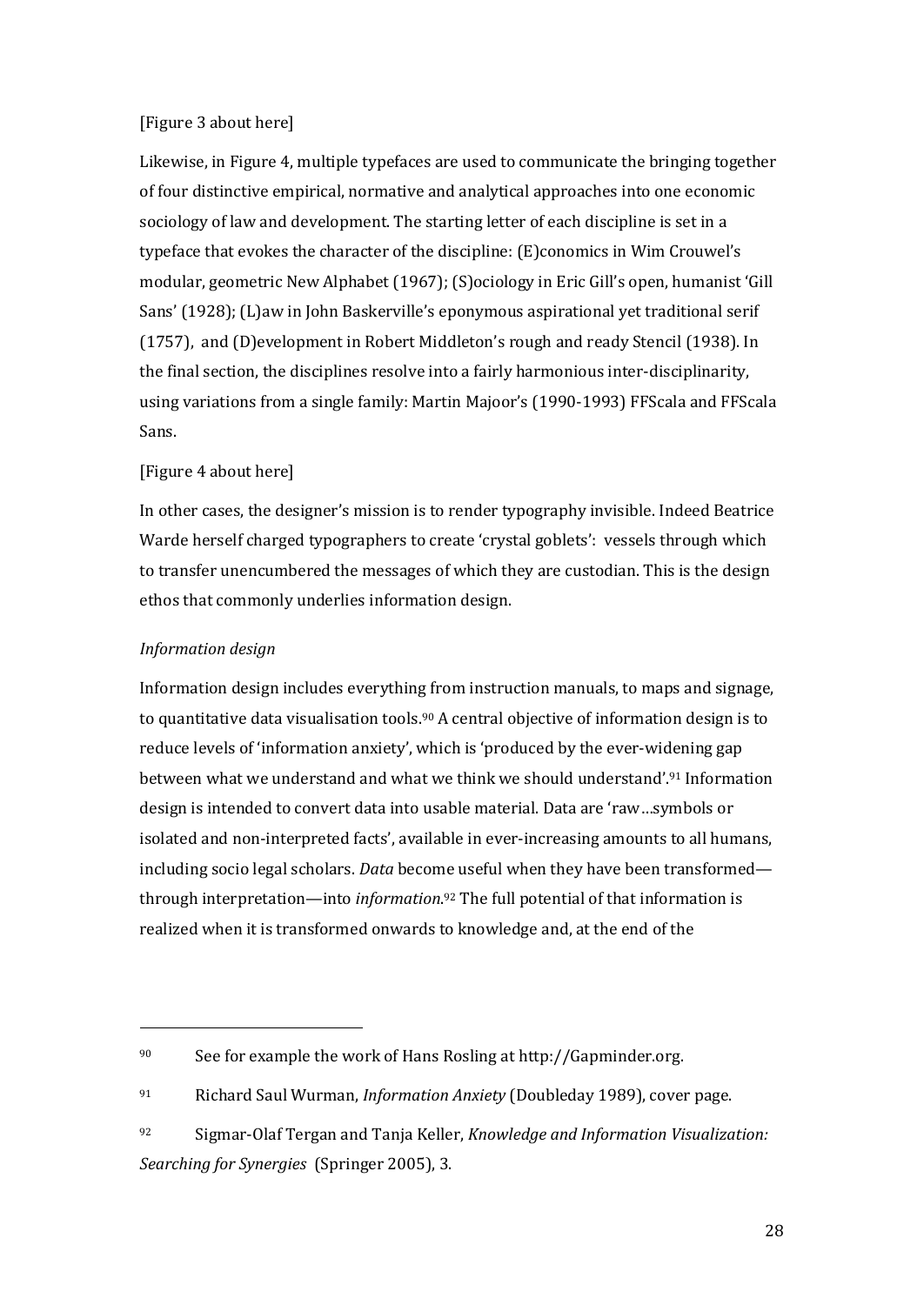'understanding spectrum', wisdom.<sup>93</sup> Richard Saul Wurman famously proposed that, while 'information may be infinite', there are only five methods by which to 'structure' it so that it can begin to be transformed into knowledge: category (for example by function or colour), time, location, alphabet, or continuum (such as largest to smallest, least to most expensive). The trick is to choose the method (and the specific variation thereof) that is most suited to the 'story you want to tell'—or, rather, the knowledge you wish to transmit.<sup>94</sup>

Good information design gives to 'viewers' the 'control of information,' so that they may 'select...narrate, recast and personalize data for their own uses'. Such a transfer of power is consistent with the 'operating *moral* premise of information design', which 'should be that our readers are alert and caring'.<sup>95</sup> So to approach the econo-socio-legal in this visual way need not be to reduce it to its lowest common denominators. It ought to be to render it accessible, through hard work—work that is performed on the, morally appropriate, *sending* side of a communicative relationship. Visualising social life requires perilous translations and compromises, and enthusiastically bad design results in timewasting, distortionary 'chartjunk'. Such pitfalls are best avoided through collaboration with experts, or specialist training—both of which avenues are as timeconsuming and expensive as they are rewarding.96 Perhaps for that reason, examples of information design aimed at communicating the substance of law are rather rare.<sup>97</sup>

The use of visual communication represents a complete break with conventional legal thinking and practice, which is overwhelmingly text-based and pays little attention to communication *per se*. One example of the deep embedding of information design in

 $\overline{a}$ 

<sup>93</sup> Nathan Shedroff 'Information interaction design: a unified field theory of design' in R. Jacobsen (ed.) *Information Design* (MIT Press 1999) 270-1.

<sup>94</sup> Richard Saul Wurman, *Information Anxiety* (Doubleday 1989), 59.

<sup>95</sup> Edward Tufte, *Envisioning Information* (Graphics Press 1990) 50 and 34.

<sup>96</sup> For examples see my blog Approaching the econo-socio-legal: an academic chronicle at http://econosociolegal.blogspot.com.

<sup>97</sup> Visual Law: what lawyers need to learn from information designers. Voxpopulii Blog 13 May 2013. http://blog.law.cornell.edu/voxpop/2013/05/15/visual-law-whatlawyers-need-to-learn-from-information-designers/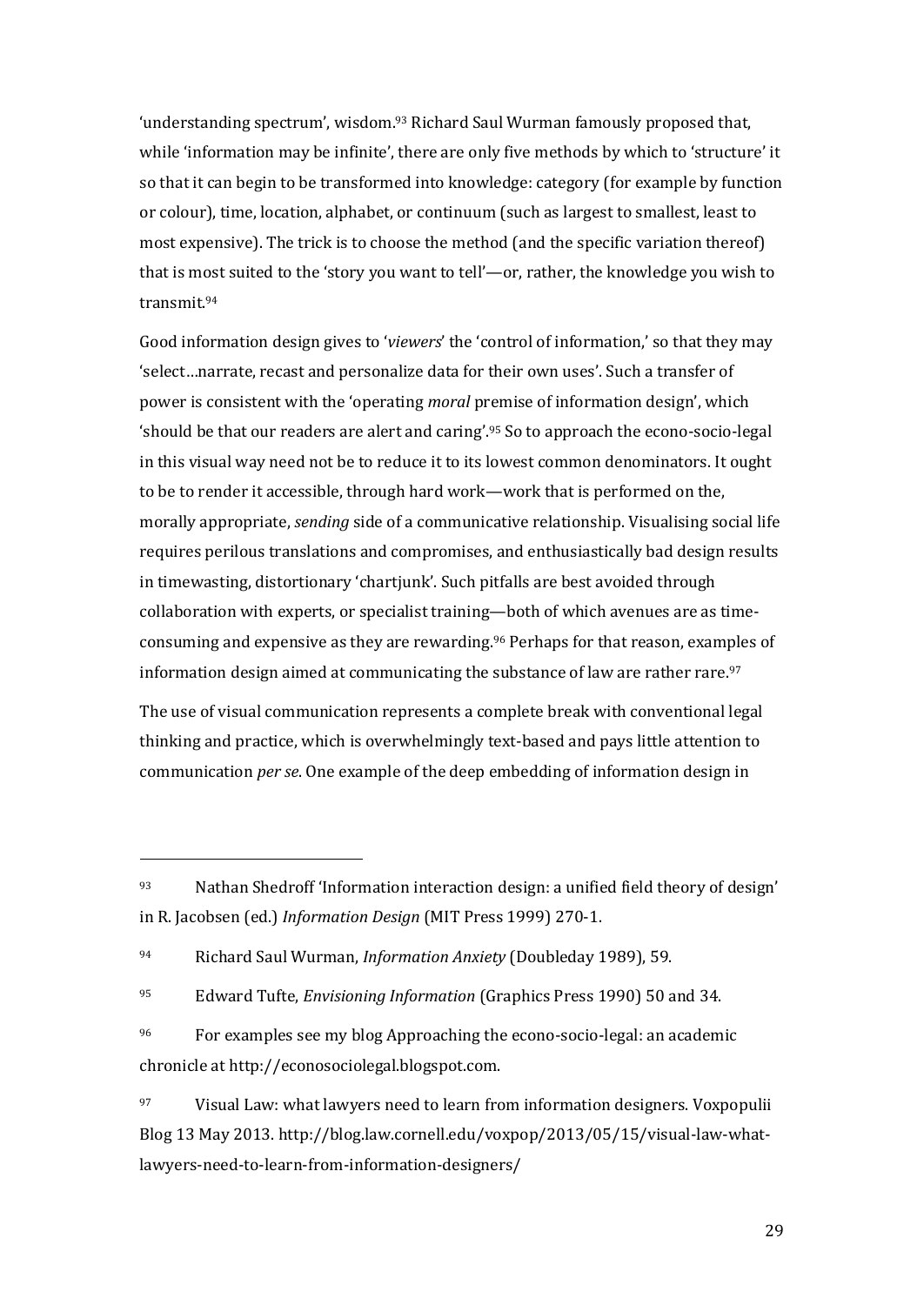legal communications is the work of Vikalp Design.98 This group, lead by designer Lakshmi Murthy, co-creates communications materials with and for illiterate and lowliterate rural communities in the Indian states of Rajasthan and Gujarat. Specifically, they ensure that end users create the images used in the materials. They have used this method to, among other things, create accessible explanations of the structure and operation of the *Panchayati Raj* system of local government.99 A second example comes from New York City, where the Centre for Urban Pedagogy issues an annual call for civil society groups to propose a 'complex policy issue' which needs to be explained to a  $'$ particular constituency'. The winning issue is the subject of a  $'$ collaborative design process', resulting in an engaging and accessible guide for distribution to 'people who need to know, people who want to know and people who like design'. Recent designs have covered the rights of street vendors and of domestic workers.100 Other examples include the Creative Commons icons,<sup>101</sup> the UK Government's Good Law campaign<sup>102</sup> and Legal Design Jams, in which graphic designers and law students have come together to visualize legal materials ranging from Microsoft Online Store terms and conditions to the United Nations Convention on Contracts for the International Sale of Goods.<sup>103</sup>

Rarer still are examples of information design that seek to communicate the nature of legal (let alone econo-socio-legal) concepts and even research processes. But there are certainly sources by which to be inspired. A reliable starting point is Gillian Rose, who has systematically explored the use of photographs as a research tool to, among other things, elicit and document research findings.<sup>104</sup> Meanwhile, self-styled 'information journalist' David McCandless has done much to raise the profile of visualization as a tool

 $\overline{\phantom{a}}$ 

<sup>102</sup> See https://www.gov.uk/good-law.

<sup>103</sup> See http://legaldesignjam.com.

<sup>98</sup> See http://www.vikalpdesign.com.

<sup>99</sup> Codesign, 'For the people. By the people' in *Dekho: Conversations on design in India* (Codesign 2012), 80-101. Available at http://www.codesign.in

<sup>100</sup> [http://welcometocup.org/Projects/MakingPolicyPublic.](http://welcometocup.org/Projects/MakingPolicyPublic) See also http://cs.anu.edu.au/people/Michael.Curtotti/papers/visualizationfinal.pdf.

<sup>101</sup> See http://creativecommons.org/licenses.

<sup>104</sup> See also Johanes Wheeldon and Mauri Åhlberg, *Visualising Social Science Research* (Sage Publications 2012).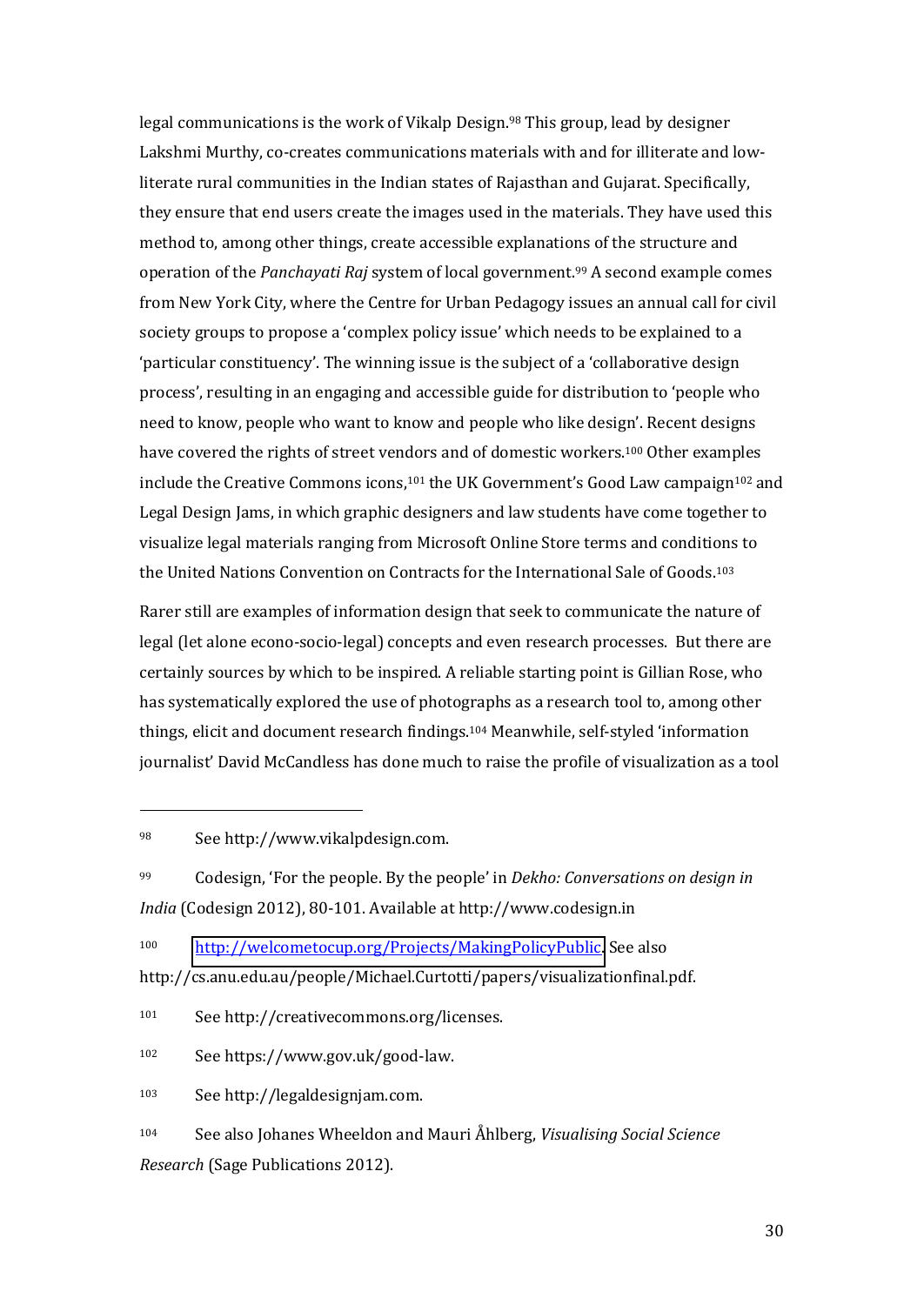for widening understanding. One of his more effective works, Left v. Right, created with designer Stefanie Posavec, illustrates the opposing approaches of left and right wing political parties to society, culture and economy. As McCandless has emphasized, in order to make this balanced visual it was necessary for him not just to acknowledge, but to give shape to, concepts and values in direct opposition to his own. Their absence or diminution in a textual piece might pass un-, or at least less-, noticed.105 Finally, Figure 5 shows an extract from a map-typology-timeline-guidebook created for a tour of 'legal treasure' at the British Museum.<sup>106</sup> Here the design is intended to draw the viewer into a more measured, contemplative approach, so that they might begin to treasure the econo-socio-legal.

#### [Figure 5 about here]

 $\overline{\phantom{a}}$ 

Visualisation is not essential to the success of econo-socio-legal research, and graphic design is not the only avenue by which visual literacy might be exploited.107 But the time

<sup>105</sup> David Macandless TED Talk 16:28 referring to the drafting of Left v Right in David Macandless, *Information is Beautiful* (Collins 2010) 14-15.

<sup>106</sup> For more on Legal Treasure Tours see [http://www.kent.ac.uk/law/ltt.](http://www.kent.ac.uk/law/ltt) To see the full guide see http://cargocollective.com/AmandaPerryKessaris/Legal-Treasure-Guide.

<sup>107</sup> See for example David Lewis, Dennis Rodgers and Michael Woolcock (eds), *Popular Representations of Development: Insights from novels, films, television and social*  media (Routledge 2014). There is much to be learned from the use of mobile apps to encourage and enable the communication of social data, such as levels of happiness, from subjects to researchers: See for example http://www.trackyourhappiness.org and [http://www.mappiness.org.uk](http://www.mappiness.org.uk/) both accessed on March 22 2013. See also Agent-Based Social Simulation (ABSS), the purpose of which is to use quantitative and qualitative research to build models of individualised responses of multiple actors to changes in their environment (physical, regulatory and so on) and thereby to communicate those responses in a way that is accessible to the researcher: Casanovas Pompeu, Sartor Giovanni, Casellas N˙ria, Rubino Rossella (Eds.) *Computable Models of the Law* (Springer-Verlag 2008); Nigel Gilbert and Klaus G. Troitzsch *Simulation for the Social Scientist* (Open University 2005); and a presentation by Bruce Edmonds at <http://www.methods.manchester.ac.uk/methods/abss/>accessed on March 22 2013. Thanks to Clare Williams for introducing me to world of ABSS.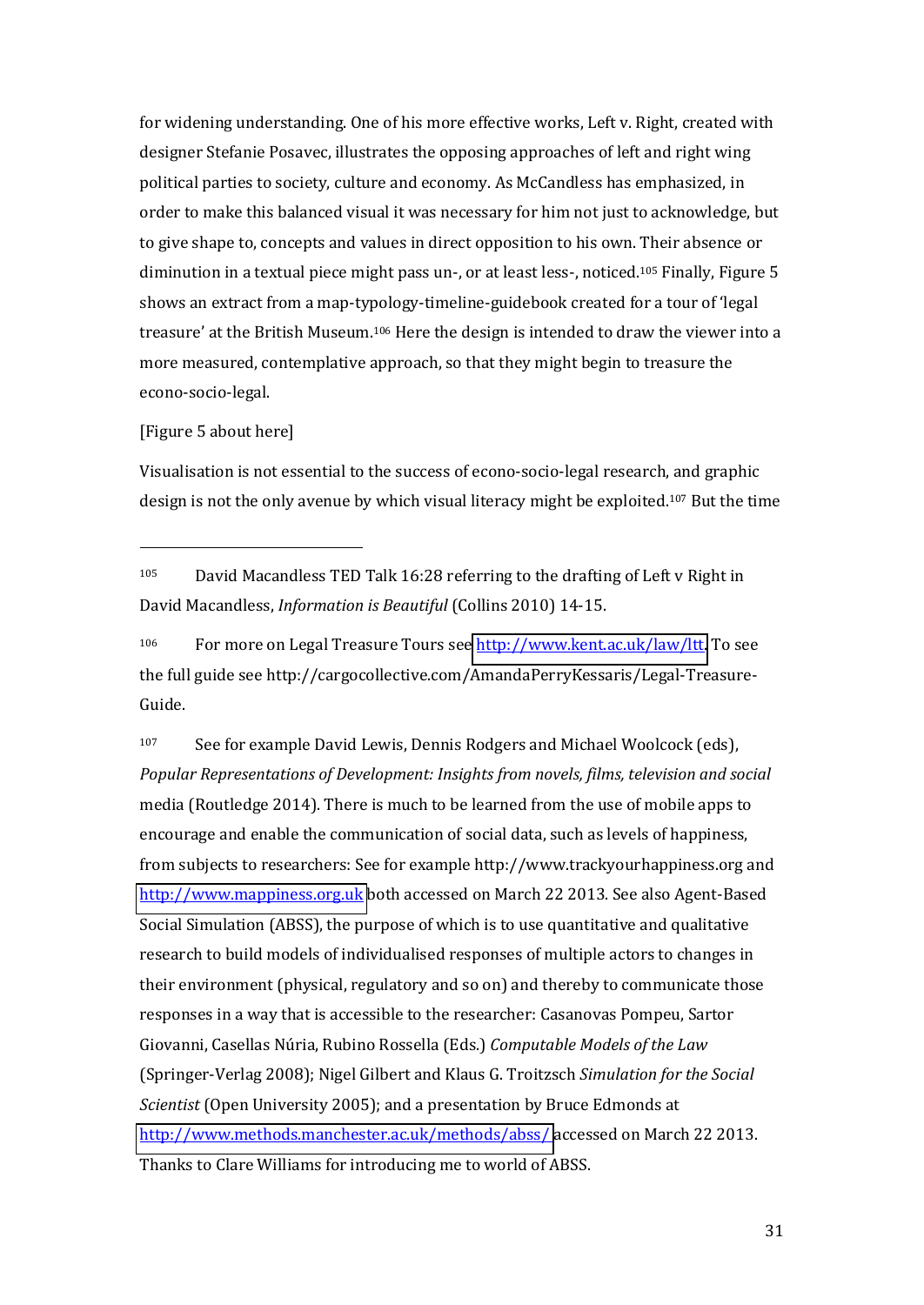to attract graphic designers to a project such as the visualization of an economic sociology of law is perhaps riper now than it has ever been. March 2014 saw the publication of the third 'First Things First' manifesto, the first of which was issued in 1963/4 and the second in 2000. All three manifestos called for designers to refocus away from commercial advertising work and towards more 'worthy' projects. The 1963 wish list of 'worthy' projects includes scientific and industrial publications. The 2000 version emphasises the need to address 'unprecedented environmental, social and cultural crises'. In 2014 it is 'education, medicine, privacy and digital security, public awareness and social campaigns, journalism, information design, and humanitarian aid' that are worthy, and designers are invited to 'transform our systems of finance and commerce, and reinforce human rights and civil liberties.' The need to use design at every stage of the social scientific research process is implicit in all three calls.<sup>108</sup>

#### **Conclusion**

 $\overline{\phantom{a}}$ 

'Law and development', this gift that keeps on giving, cannot proceed on its current narrow path. As billions of dollars of national and international resources are diverted towards law and development activities working together, in parallel and in opposition to each other, and away from other potentially productive uses, so grows the intellectual and practical need for Sen's 'interconnections', Tamahana's 'connectedness' and Zelizer's 'connected lives'. The absence of a shared analytical framework—a set of concepts and relationships through which to describe and evaluate the role of law in improving human welfare—is especially significant. Clearly articulated concepts and relationships are essential to the robustness of any social scientific endeavour. They promote (empirical) transparency in the collection and interpretation of data, and (normative) transparency in respect of any underlying values and interests. Scholars and practitioners working within a widely accepted analytical framework find their skills and discoveries become transferable and can be relied upon by others who need no longer reinvent the wheel. Transparency and transferability are especially important

<sup>108</sup> The original First Things First Manifesto was drafted by Ken Garland and delivered at the Institute of Contemporary Arts in 1963[: http://kengarland.co.uk/KG](http://kengarland.co.uk/KG-published-writing/first-things-first)[published-writing/first-things-first.](http://kengarland.co.uk/KG-published-writing/first-things-first) The first renewal, First Things First 2000, was published in 1999 by Adbusters, Eye Magazine, Emigre, and others: [http://www.eyemagazine.com/feature/article/first-things-first-manifesto-2000.](http://www.eyemagazine.com/feature/article/first-things-first-manifesto-2000) First Things First 2014 was initiated by Cole Peters and is available at http://firstthingsfirst2014.org.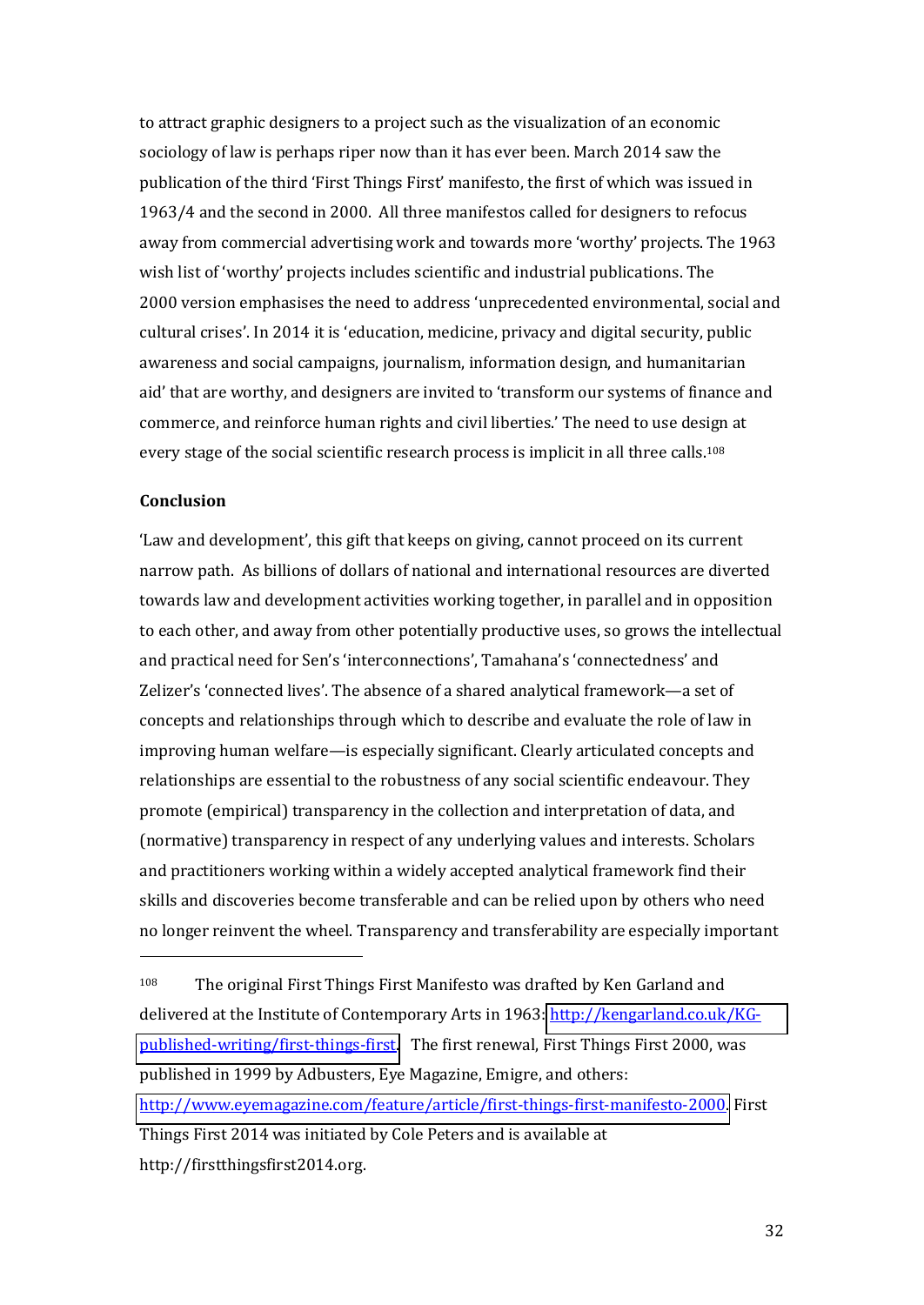in the context of a 'comprehensive' approach to development, which demands that development work be inter-disciplinary, drawing on all forms of empirical data and serving the full spectrum of normative (values and interests) biases. Most of all, approaches to law and development need not be uniform; but they ought to take note of, place themselves in relation to, and build upon, each other.

Economic sociology is distinguished by a unique motivation, and capacity, to connect multiple social levels and perspectives. It offers a connected picture of the econo-legal as social phenomena, and the related roles of law to support multiple patterns and types of social (including economic) life. What if this picture could be communicated using an integrated visual vocabulary (set of images, symbols and annotations) to denote the substantive, analytical, empirical and normative elements of an econo-socio-legal approach to development; and if visual techniques could be applied to attract, inform and empower academics, practitioners and lay people at every stage of 'law and development' thinking and practice? Such a visualised economic sociology of legal development might be both useful and beautiful.

All of this aspirational talk must be set in the wider context of the more fundamental message shared by Morris and Tamanaha: if in doubt, don't. Indeed, a key finding of an economic sociology of law and development programming and institutions might well be that they have no right to be saved. To this Tamanaha would add the comfort that nothing would be lost in the process: were all 'law and development' projects 'to cease immediately', legal development would not. Legal institutions, and 'legal actors' would continue to use, abuse and avoid law—to 'interact with'—to 'push and prod'—the legal system. Some of the same kinds of projects might be pursued, but following 'local agendas and priorities'. They might not be successful, but they would not suffer from 'key flaws that now plague law and development projects' *per se*.<sup>109</sup> More often than not, it seems that the most practical contribution to be made by those who have resources to the legal development of those who do not, is to think more about thinking about it. But an academic would say that.

 $\overline{\phantom{a}}$ 

 $109$  Brian Z. Tamanaha, 'The primacy of society and the failures of law and development' [2011] 44 Cornell International Law Journal 209, 241.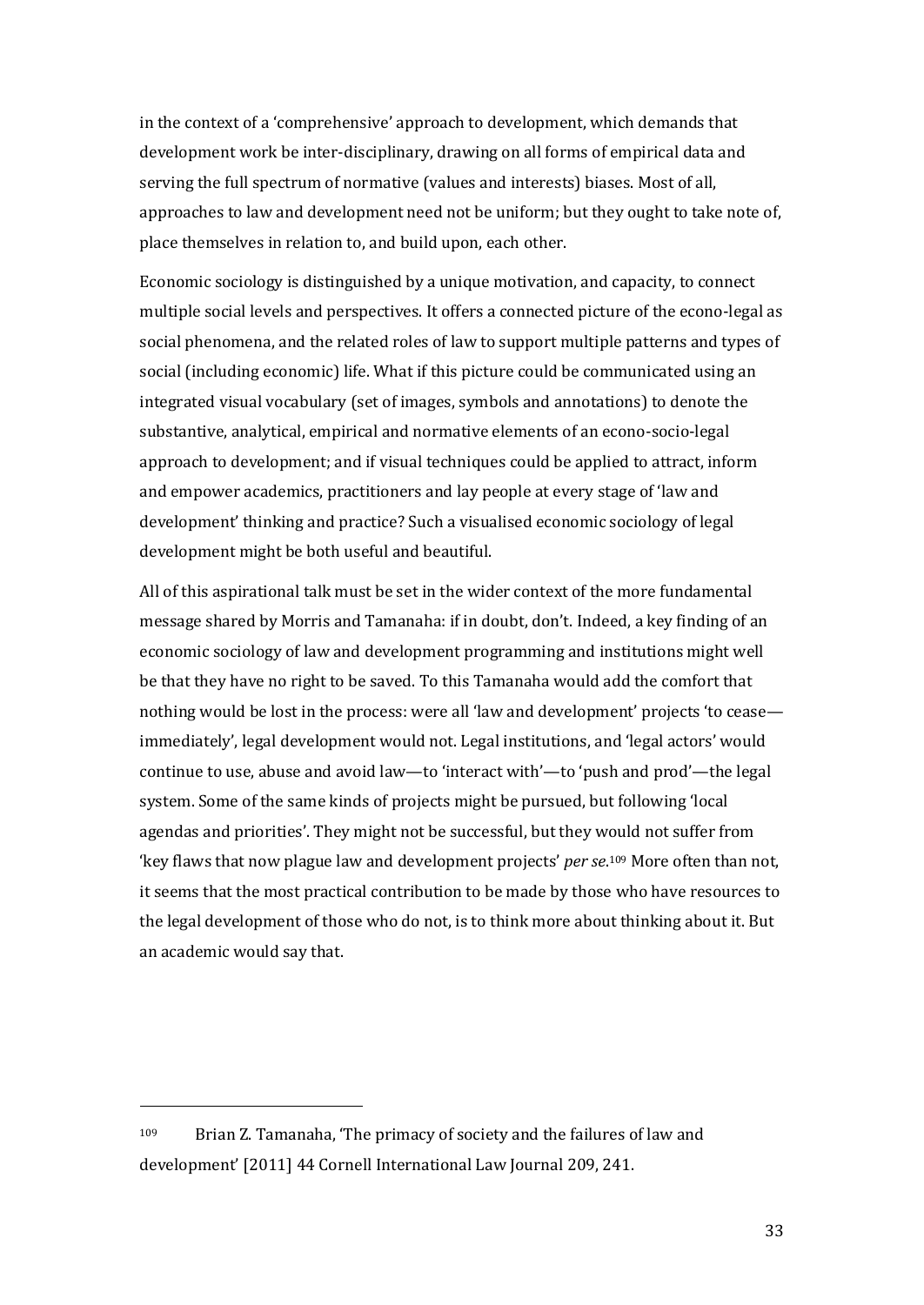



Designer and © Amanda Perry-Kessaris.

Figure 2: Connected lives



Designer and © Amanda Perry-Kessaris.

Figure 3: Laws



Designer and © Amanda Perry-Kessaris